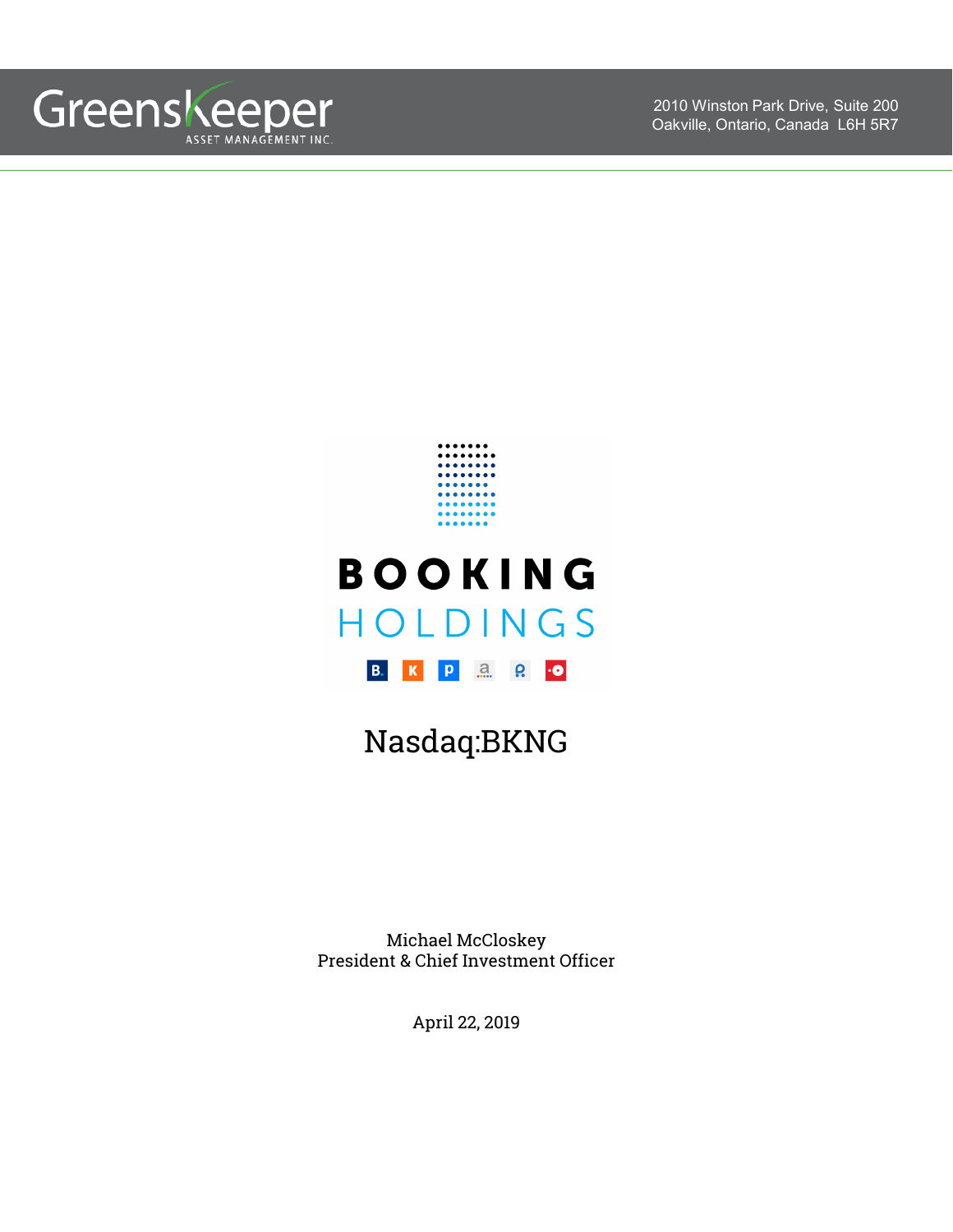

Note: All dollar figures are \$US unless stated otherwise.



#### **Investment Thesis**

Booking Holdings Inc. (Nasdaq:BKNG) is the world's largest online travel agency (OTA). The online travel industry is likely to benefit from two long-term secular tailwinds: rising incomes and the shift to online booking. We believe that the Company's leading competitive position will remain intact due to a network effect and other moats.

Conservative Q1 2019 guidance and short-term macroeconomic concerns have caused the stock to sell off to attractive levels. At the current stock price of \$1,844, the stock is trading at a below-market multiple for an above-average company in terms of quality and future growth prospects.

Organic growth combined with significant share repurchases should result in intrinsic value compounding at double-digit rates for years to come.

**Disclosure: The GreensKeeper Value Fund and accounts managed by GreensKeeper Asset Management Inc. currently own shares of Booking Holdings and certain other securities mentioned in this report.**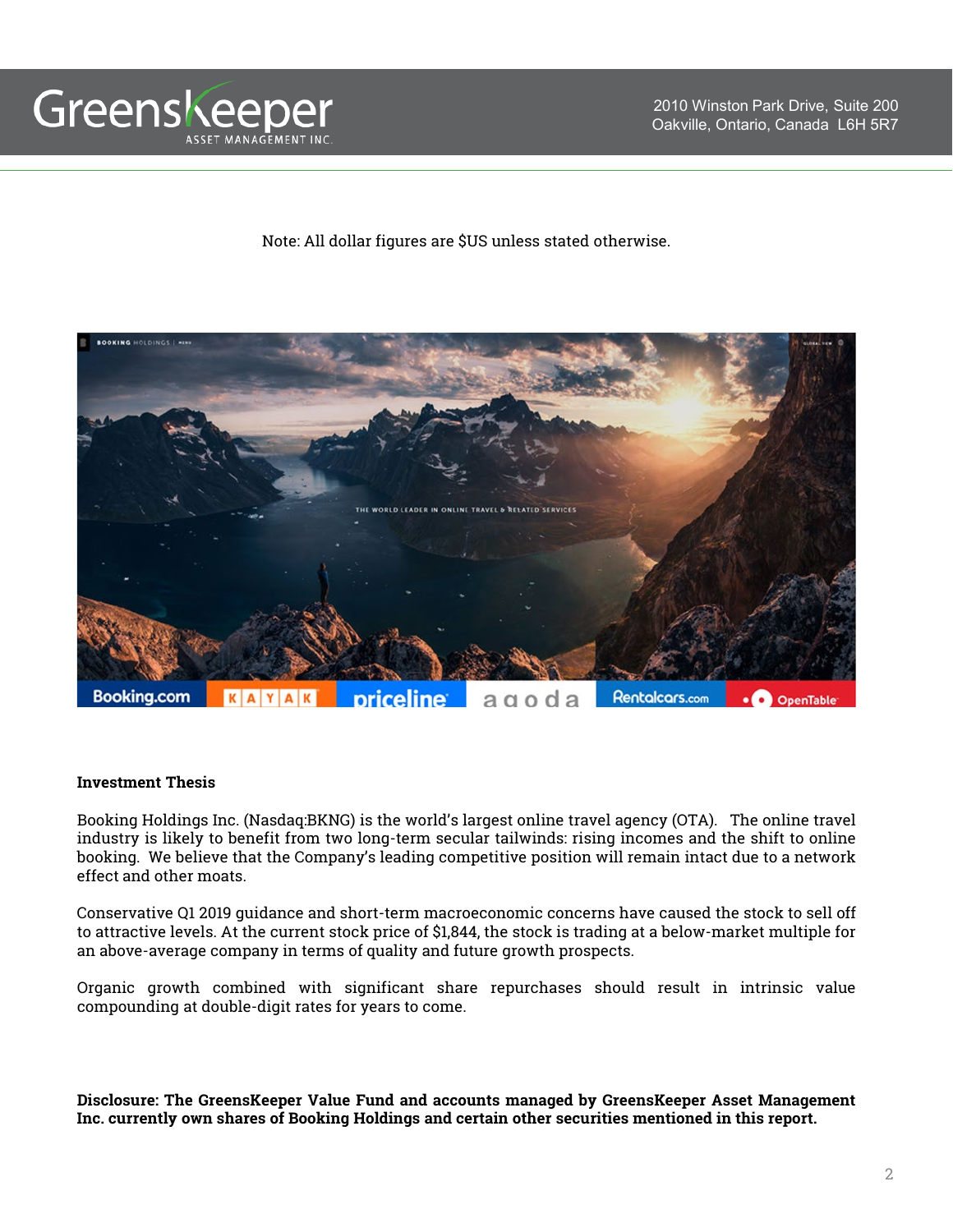#### **Introduction**

Booking Holdings Inc. ("Booking Holdings" or the "Company") is the largest online travel agency (OTA) in the world by hotel rooms booked and revenue. The Company was formerly known as Priceline Group and renamed in 2018 to better reflect its dominant brand and its growing booking platforms in new market verticals.

The Company operates in more than 220 countries and territories through six primary brands: Booking.com, KAYAK, Priceline, Agoda, Rentalcars.com and OpenTable. Collectively, Booking Holdings operates in more than 40 languages across Europe, North America, South America, the Asia-Pacific region, the Middle East and Africa. The Company is headquartered in the United States, but generates 89% of its revenues internationally with Europe being its largest market.

We acquired our initial position in Booking Holdings in Q4 2017. In February 2019 the Company reported its 2018 year-end results that beat both their guidance and consensus. However, the Company's Q1 2019 guidance was lower than expected due to slowing bookings in Europe—by far its largest market—caused by a slowing economy and Brexit. With the stock selling off over 10% we updated our models and increased our position.

#### **Business Model and History**

Substantially all (93%) of the Company's revenues are fees earned from travel reservations for accommodations, car rentals and airline tickets. The balance of revenues (7%) are from advertising and referral fees from the Company's Kayak travel metasearch website, restaurant reservation fees from the OpenTable platform and commissions from attractions bookings.

Within travel reservations, we believe that accommodation bookings are by far the most significant revenue category. Rental car days and airline tickets booked represent only 10% and 1% respectively of room nights booked and are lower margin than hotel bookings. Given the financial dominance of the accommodations booking business, this report focuses almost exclusively on that segment.

Accommodations bookings are conducted via two different models: agency and merchant models. Under the agency model pioneered by the Company in Europe, travelers book accommodations and pay the hotel/host directly upon arrival. Like traditional travel agents, Booking Holdings earns a commission which is billed to the service provider once the travel stay is completed. Under the merchant model, an OTA purchases rooms, airfare, etc. in bulk from suppliers, marks them up and then resells them to travelers, typically as vacation packages. In 2018, agency bookings represented 78% of the Company's bookings with merchant bookings the remaining 22%. The Company uses both models depending on the geographic market and consumer preference.

Booking Holdings benefits travelers by providing useful information on millions of instantly bookable accommodation options, real-time comparison pricing and traveler reviews. Its vast offering and customer service infrastructure provide travelers with value at no additional cost to the consumer.

Booking Holdings' commission rate on agency bookings—known as the "take rate"—fluctuate from quarter to quarter but averaged 14.2% in 2018 which was a modest increase over prior years (2017–13.9%, 2016–13.6%).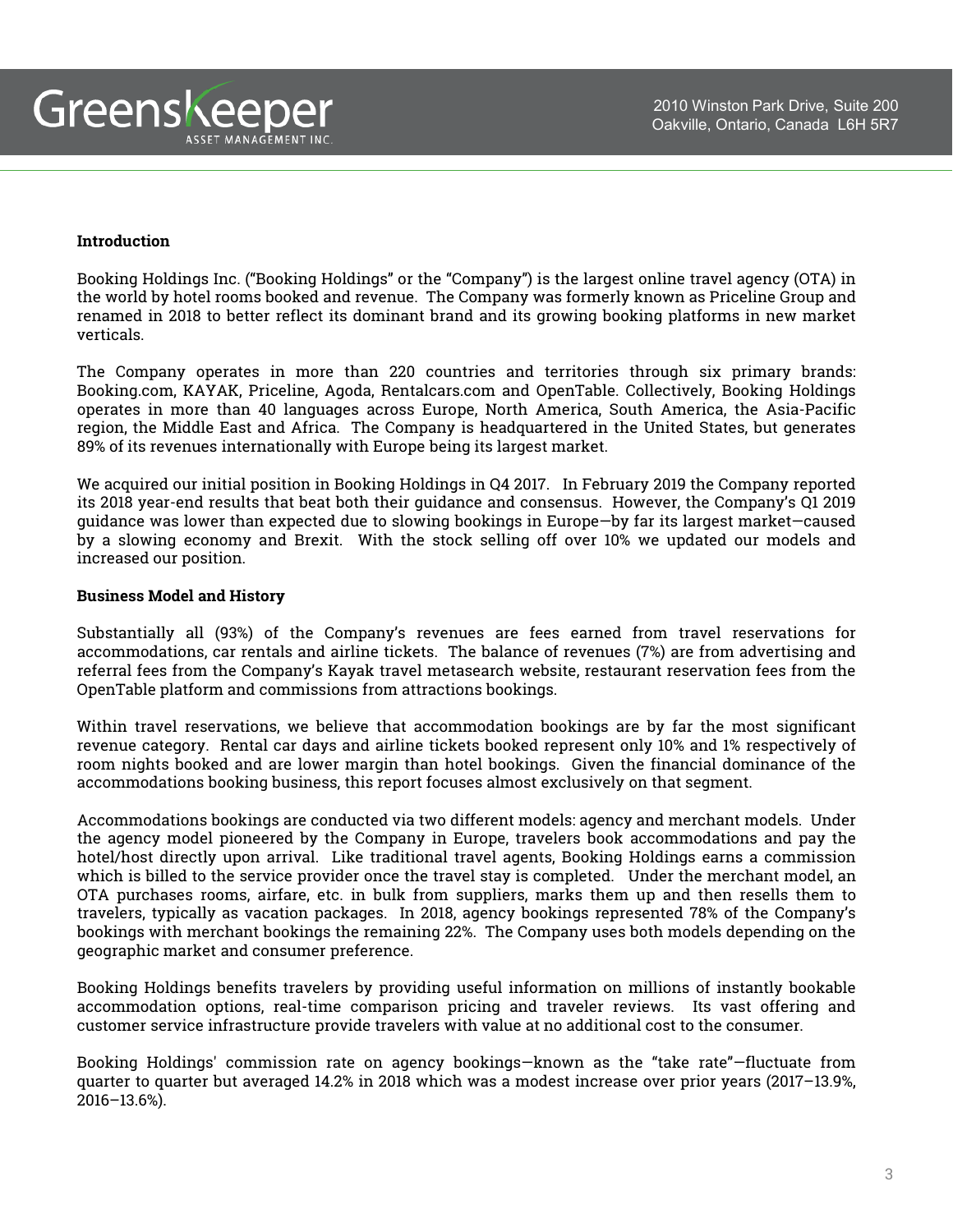Greenskeeper ASSET MANAGEMENT INC.

> Certain hotels have complained about the high commissions charged by OTAs, but ultimately choose to continue to participate on the OTA platforms as the referrals received increase occupancy rates. Hotels operate largely fixed-cost businesses and higher occupancy significantly improves profitability. The incremental revenue from filling an empty room adds almost no cost to the room supplier.

> Booking Holdings is particularly strong in Europe where its Amsterdam-based Booking.com brand began whereas number-two competitor Expedia Group's roots are in the United States. The European hotel industry has a much higher percentage of independent/boutique hotels than the United States (65% in Europe vs. only 30% in the United States according to Morningstar).

> Small hotels are generally less well staffed, less sophisticated and have smaller marketing budgets than the larger chains. This combination of factors makes smaller hotels more reliant on travel agents including OTAs to advertise their offerings and attract customers. Many larger chains (e.g. Hilton, Marriott) use OTAs but also market directly to travelers via advertising, promotions and loyalty programs. Their size also gives them the ability to negotiation lower commission rates with OTAs.

> Booking.com was a pioneer in offering the agency model to European travelers which they generally prefer as it allows them to pay at the time of the stay (versus prepaying under the merchant model). This innovation attracted European hotels to the platform which attracted even more travelers. The reinforcing feedback loop of this network effect over many years and the Company's first-mover advantage allowed Booking Holdings to scale faster than its competitors. We believe that the Company's strength in the European market is a structural competitive advantage over rival Expedia Group (Nasdaq:EXPE) and other OTAs.

> As a result of its scale and competitive position, Booking Holdings generates impressive and stable 37% EBIT margins. The Company's largest expense item by far is its advertising spending to generate customer traffic to its booking platforms. In 2018, advertising represented 34% of the Company's revenues and the majority (54%) of operating expenses. Given the significance of advertising spending, it is a key variable of the Company's ultimate profitability. Booking Holdings' scale allows it to consistently spend more than its competitors on advertising including on online performance ad auctions. The Company benefits from spreading this large cost over its larger base.

> The OTA business is capital light. Booking Holdings' tangible assets stood at \$656 million at year end consisting of mostly computer equipment and software. The Company's capital expenditures have averaged only 1.6% of revenues over the past decade. Returns on equity are ~40% and returns on tangible equity over 100%. This is an excellent business that generates a tremendous amount of free cash flow. Booking Holdings' free cash flow has exceeded GAAP net income in each of the last 11 years.

> Long-term free cash flow generation is our favourite metric as we believe that the value of any business is the amount of cash that its owners can extract from the business over its useful life.

## **OTA Industry and Moats**

The OTA industry has significantly consolidated through Booking Holdings' and Expedia Group's multiple acquisitions of brands over the past decade. As a result, the two companies have emerged as a virtual duopoly outside of China. Emerging competitor Airbnb has established itself as a formidable number-three player with its leading position in the alternative accommodations segment. Airbnb is also trying to enter the hotel booking market through its just-completed acquisition of HotelTonight. $^{\text{\tiny{(1)}}}$ 

<sup>1.</sup> [Source: h](https://techcrunch.com/2019/04/15/airbnb-officially-owns-hoteltonight/)[tt](https://press.airbnb.com/Airbnb-signs-agreement-to-acquire-hoteltonight/)[p](https://techcrunch.com/2019/04/15/airbnb-officially-owns-hoteltonight/)[s:](https://press.airbnb.com/Airbnb-signs-agreement-to-acquire-hoteltonight/)[//p](https://techcrunch.com/2019/04/15/airbnb-officially-owns-hoteltonight/)[ress.](https://press.airbnb.com/Airbnb-signs-agreement-to-acquire-hoteltonight/)[Ai](https://techcrunch.com/2019/04/15/airbnb-officially-owns-hoteltonight/)[r](https://press.airbnb.com/Airbnb-signs-agreement-to-acquire-hoteltonight/)[b](https://techcrunch.com/2019/04/15/airbnb-officially-owns-hoteltonight/)[n](https://press.airbnb.com/Airbnb-signs-agreement-to-acquire-hoteltonight/)[b](https://techcrunch.com/2019/04/15/airbnb-officially-owns-hoteltonight/)[.com](https://press.airbnb.com/Airbnb-signs-agreement-to-acquire-hoteltonight/)[/Ai](https://techcrunch.com/2019/04/15/airbnb-officially-owns-hoteltonight/)[r](https://press.airbnb.com/Airbnb-signs-agreement-to-acquire-hoteltonight/)[b](https://techcrunch.com/2019/04/15/airbnb-officially-owns-hoteltonight/)[n](https://press.airbnb.com/Airbnb-signs-agreement-to-acquire-hoteltonight/)[b](https://techcrunch.com/2019/04/15/airbnb-officially-owns-hoteltonight/)[-s](https://press.airbnb.com/Airbnb-signs-agreement-to-acquire-hoteltonight/)[ig](https://techcrunch.com/2019/04/15/airbnb-officially-owns-hoteltonight/)[ns-a](https://press.airbnb.com/Airbnb-signs-agreement-to-acquire-hoteltonight/)[g](https://techcrunch.com/2019/04/15/airbnb-officially-owns-hoteltonight/)[reement-to-ac](https://press.airbnb.com/Airbnb-signs-agreement-to-acquire-hoteltonight/)[q](https://techcrunch.com/2019/04/15/airbnb-officially-owns-hoteltonight/)[u](https://press.airbnb.com/Airbnb-signs-agreement-to-acquire-hoteltonight/)[i](https://techcrunch.com/2019/04/15/airbnb-officially-owns-hoteltonight/)[re-](https://press.airbnb.com/Airbnb-signs-agreement-to-acquire-hoteltonight/)[h](https://techcrunch.com/2019/04/15/airbnb-officially-owns-hoteltonight/)[ote](https://press.airbnb.com/Airbnb-signs-agreement-to-acquire-hoteltonight/)[l](https://techcrunch.com/2019/04/15/airbnb-officially-owns-hoteltonight/)[ton](https://press.airbnb.com/Airbnb-signs-agreement-to-acquire-hoteltonight/)[igh](https://techcrunch.com/2019/04/15/airbnb-officially-owns-hoteltonight/)[t](https://press.airbnb.com/Airbnb-signs-agreement-to-acquire-hoteltonight/)[/. See also https://techcrunch.com/2019/04/15/airbnb-officially-owns](https://techcrunch.com/2019/04/15/airbnb-officially-owns-hoteltonight/)hoteltonight/ .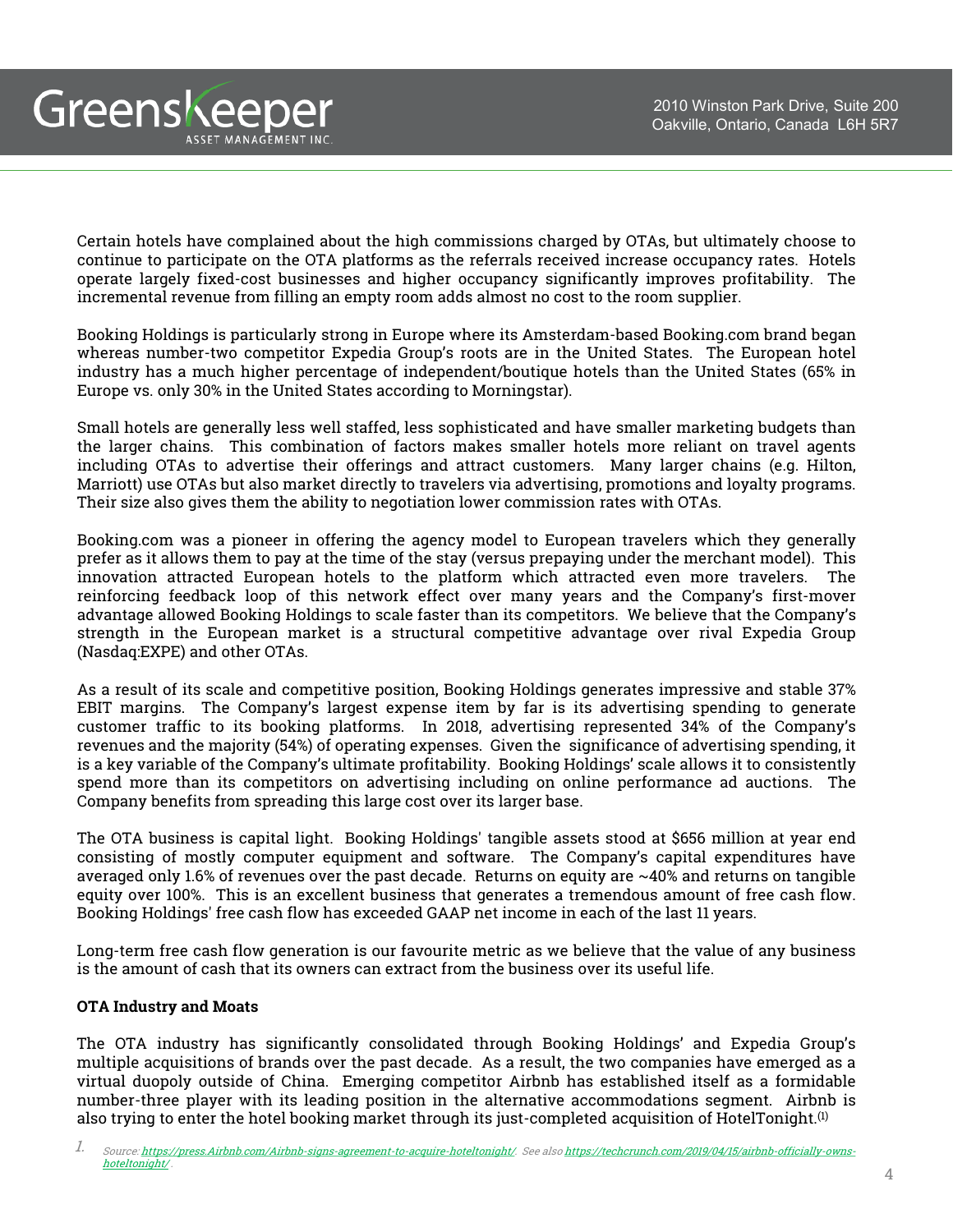Greenskeeper ASSET MANAGEMENT INC

2010 Winston Park Drive, Suite 200 Oakville, Ontario, Canada L6H 5R7



In addition to OTAs, travel demand aggregators take the form of metasearch engines that compile useful travel information and comparative booking options. The distinction in business models with OTAs is that metasearch websites sell advertising to OTAs and travel suppliers in exchange for prominent placement and hand off the booking itself to these advertising customers. Leading travel metasearch websites include TripAdvisor, Google Travel, Google Hotels, Kayak (owned by Booking Holdings) and Trivago (controlled by Expedia Group).



2. Source: [https://medium.com/traveltechmedia/online-travel-metrics-traffic-marketing-channels-mobile-12ae78a84029.](https://medium.com/traveltechmedia/online-travel-metrics-traffic-marketing-channels-mobile-12ae78a84029)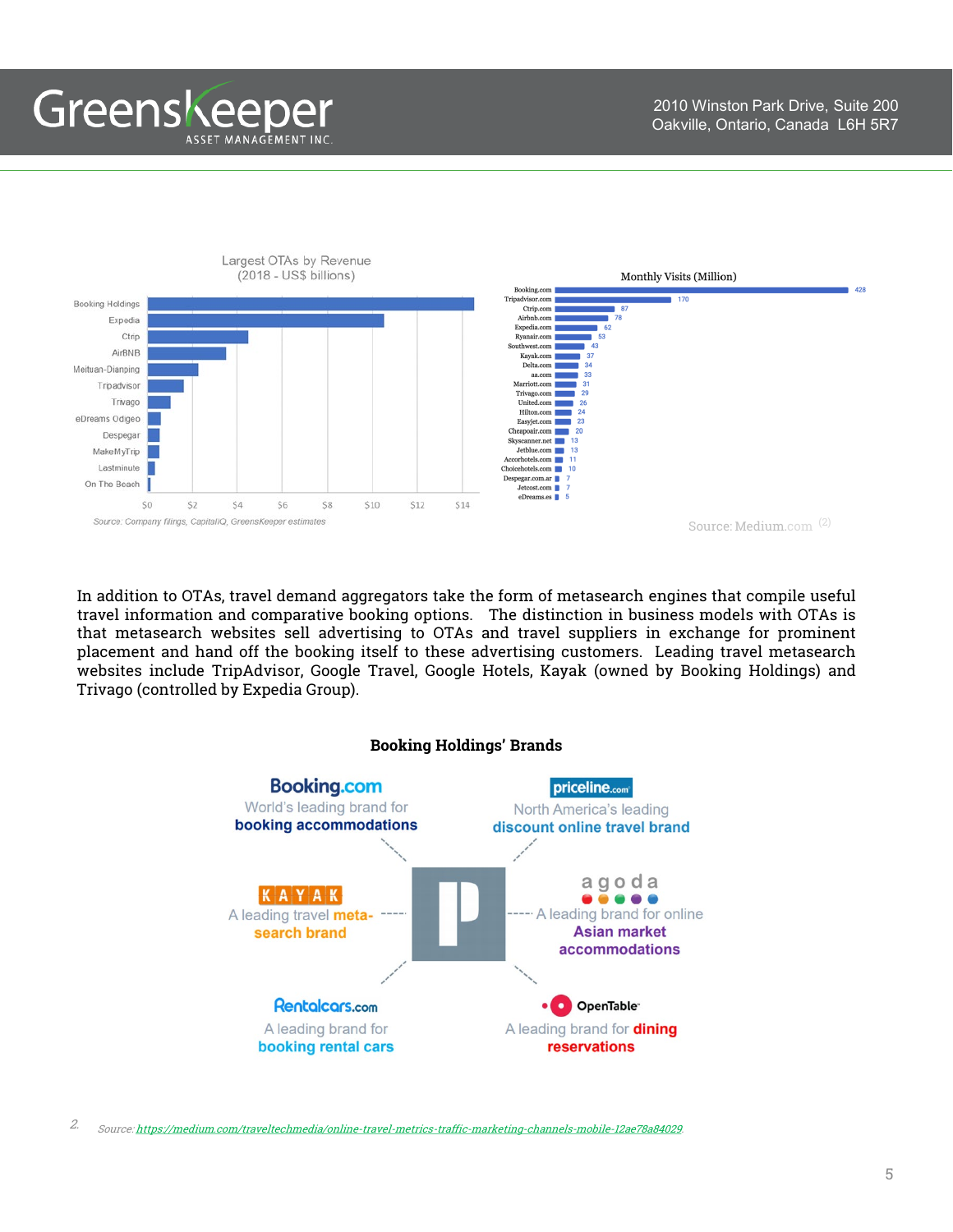

#### **Expedia Group's Brands:**



We believe that the two largest OTAs will prove difficult to disrupt as they benefit from several moats working in combination: network effects, scale and to a lesser extent brands and switching costs.

Network Effects: The ability of the largest OTAs to offer travelers a vast selection of instantly bookable properties attracts consumers. Their huge consumer traffic makes participation on their platforms attractive to hotels that have room availability. This is a reinforcing feedback loop that is self sustaining. As the market matures, it naturally leads to a market structure whereby the dominant OTAs take most of the industry market share and profits.

Large chain hotels have the resources and scale to market directly to consumers, however, smaller independent/boutique hotels do not. Booking Holdings is particularly strong in Europe where a much larger percentage of hotels are independents/boutiques. We believe that the Company's strength in the European market is a structural competitive advantage over rival Expedia Group and other OTAs.

Scale: The scale of the largest OTAs allows them to spend vast amounts on advertising to drive traffic to their platforms (websites and apps). In 2018 Booking Holdings and Expedia Group spent \$4.9 billion and \$4.7 billion respectively on advertising and related activities. Compare those figures with Marriott International—one of the world's largest hotel chains—that spent \$660 million on advertising last year.

As a result of their scale and enormous advertising budgets, the two dominant OTAs generate massive consumer traffic and enjoy an advantage over accommodation suppliers themselves in terms of customer acquisition costs.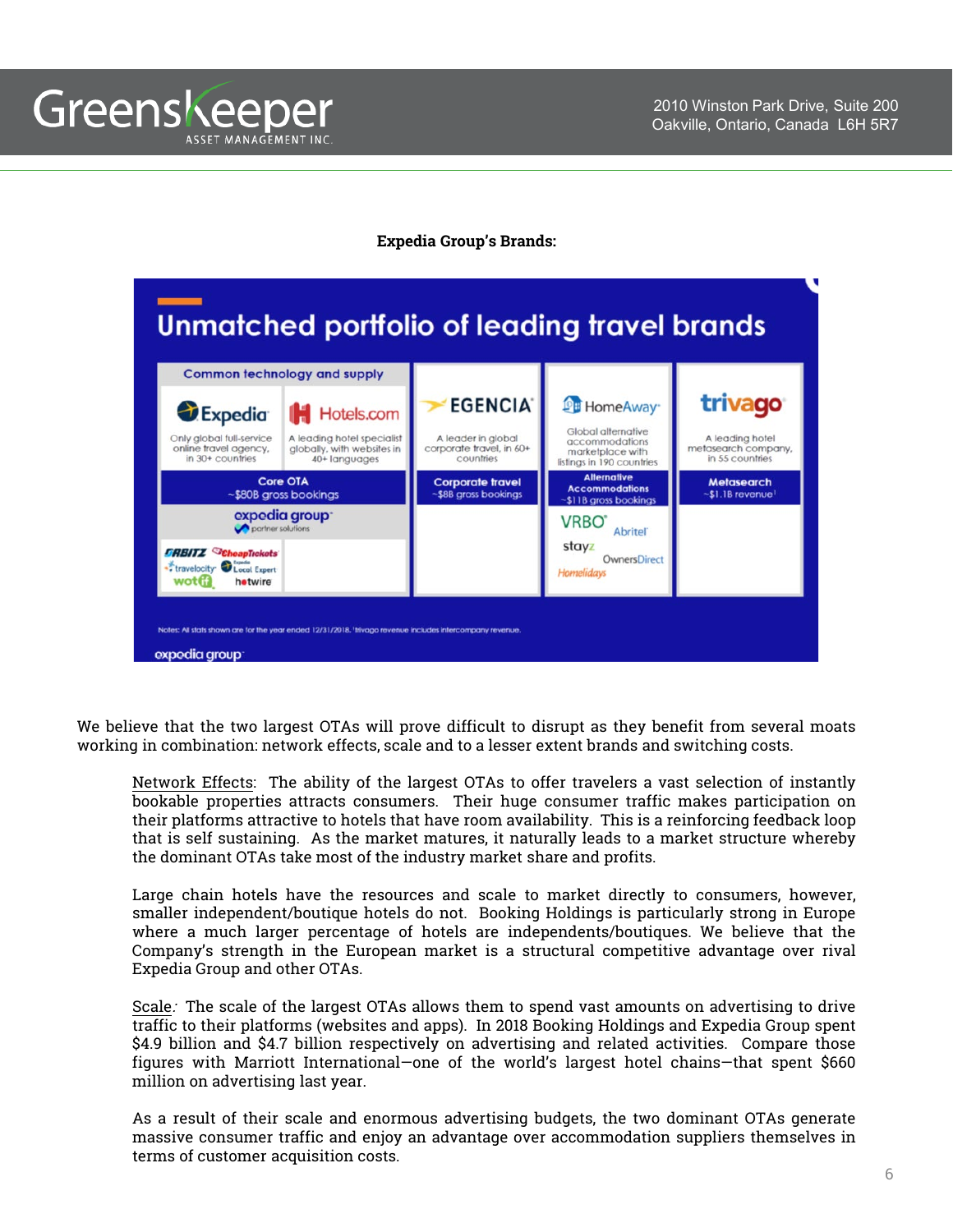

Brands: Travelers want to know that they are booking with a property that delivers as advertised and that they are dealing with reputable travel agents that can handle issues when they arise. Over time, Booking Holdings has built trust with its customers. The Company nurtures and deepens its relationships with travelers via direct marketing and loyalty programs. Travelers then become repeat customers and start to come directly to the Company's platforms (versus third-party referral).

Switching Costs: There are no switching costs on the demand side of the Company's network. Consumers can easily switch between OTAs. However, the same is not true on the supply side of the network. Accommodations suppliers need to integrate their live room availability and pricing with OTA technology platforms. Adding and maintaining room inventory to additional OTA platforms takes effort and can be burdensome for smaller independent hotels that lack resources and technical sophistication.

#### **Industry Tailwinds**

We believe that the OTA industry benefits from two major secular trends that are likely to persist for decades:

Tailwind #1 – Incomes are rising globally, especially in emerging markets. As they do, the percentage of the population able to afford to travel (demand) is increasing.

Tailwind #2 – The percentage of travelers who book accommodations online continues to increase. Booking Holdings and industry analysts estimate that less than 50% of leisure bookings are currently done online.<sup>(3)</sup> Traveler behavior continues to shift from physical travel agencies to online booking. In addition, smartphones are becoming ubiquitous, even in emerging markets. This change makes OTA platforms available to customers that were previously inaccessible.

The combination of these tailwinds along with multiple moats have resulted in Booking Holdings' and Expedia Group's impressive growth:



## **Gross Bookings - US\$ millions**

7 3. According to Phocuswright, an independent travel, tourism and hospitality research firm, in 2019, over 45% of U.S. and European leisure and unmanaged corporate travel expenditures are expected to occur online.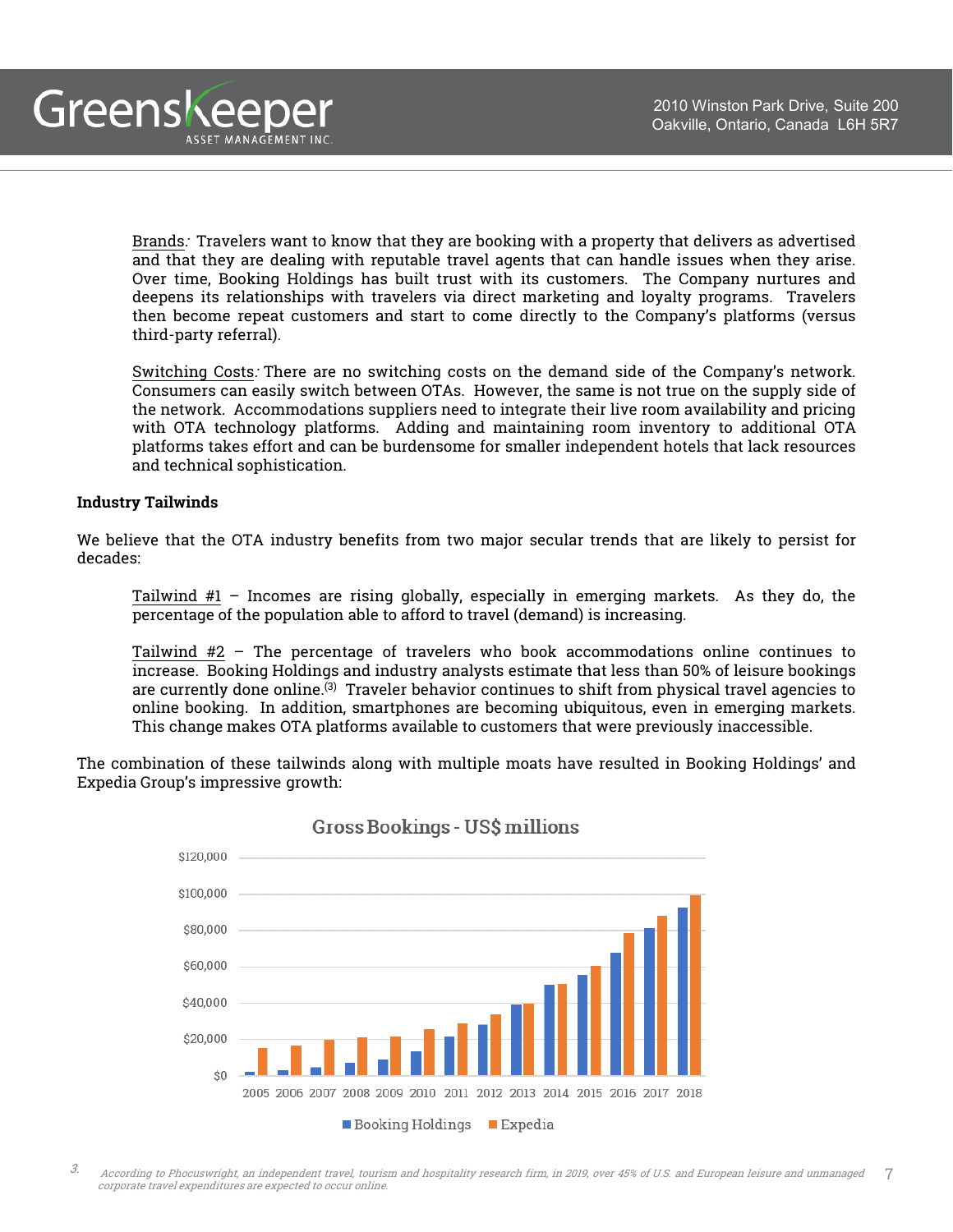

#### **Management**

As the gross booking chart on the prior page illustrates, Booking Holdings and Expedia Group have roughly comparable gross booking volumes at present with Booking Holdings having grown more quickly over the past decade. However, the similarities between the two companies stops there.

In our opinion, Booking Holdings has consistently been better managed as evidenced by their financial results. The following chart is illustrative:



Free Cash Flow-US\$ millions

The operation of network effects and scale naturally leads to a market structure whereby the dominant OTAs take most of the industry market share and profits (a "winner take most" market).

By our calculations, Booking Holdings generates more EBITDA and more free cash flow than all other OTAs combined—see bar chart at right. (4)



4. Source: <https://medium.com/traveltechmedia/the-state-of-online-travel-agencies-2019-8b188e8661ac> .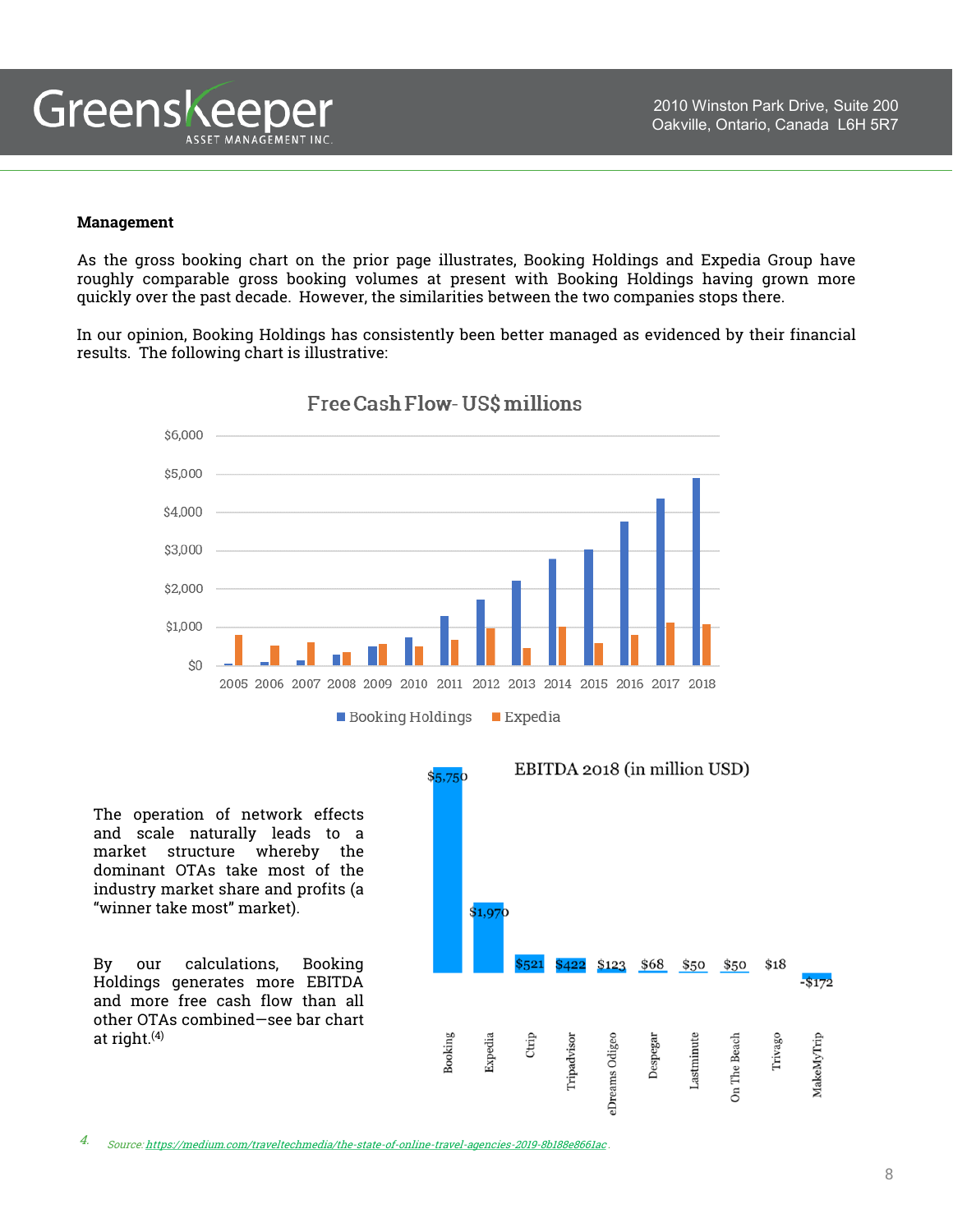In addition to Booking Holdings' superior execution vis-à-vis Expedia Group, we admire the approach taken by the management team at Booking Holdings in several respects.

Greenskeeper

ASSET MANAGEMENT INC.

Rational Capital Allocators. Having emerged from the industry's consolidation as the dominant player, Booking Holdings has started to use its growing cash flows to aggressively repurchase its own shares. To borrow a phrase coined by Charlie Munger, they are fast becoming a corporate cannibal.

Booking Holdings spent \$6 billion on share repurchases in 2018 and its weighted average share count in Q4 2018 declined 4.3% year-on-year. The Company expects to spend at least \$4.5 billion on share repurchases in 2019. Somewhat counterintuitively, the current undervalued share price is beneficial to existing shareholders as it magnifies the impact of these share repurchases.

Stock options have not been granted since 2015, PSUs/RSUs are used sparingly and management owns over \$200 million worth of stock. As a result, they think and act like business owners.

"I'm <sup>a</sup> shareholder. I believe in, don't have your cash just sitting at extremely low interest rates, just for, to have, what? To have <sup>a</sup> lot of cash on the balance sheet? That if we don't have <sup>a</sup> good use for it, we should be thinking about how we can give it to other people to do it better. However, then maybe there will be some opportunities down the road, we don't know, that we'd want to use it and that would change things right now. I'm very pleased with the pace that we're going at in returning cash to our shareholders, and I also recognize that if there are opportunities down the road, we may use that cash some other way that we believe is <sup>a</sup> better opportunity, <sup>a</sup> better return for the shareholders, of who I am one."

Glenn D. Fogel - CEO (Dec. 4, 2018 – Morgan Stanley conference)

The Company consistently maintains a healthy cash balance (\$6.2 billion at year end) in order to be positioned to react quickly to M&A opportunities. In fast-growing travel markets like China and Southeast Asia the Company has a multi-pronged strategy. Booking Holdings participates directly (e.g. 1,000 employees and 12 offices in China) but has also invested directly in and entered into partnership agreements with emerging leaders. Booking Holdings' holds \$8.4 billion of long-term investments on its balance sheet that include investments in Ctrip, Meituan Dianping, Didi Chuxing and Grab.

Culture. The Company's Chairman (Jeffery Boyd) and CEO (Glenn Fogel) have both been with the Company for 19 years. Booking Holdings' strategy is to constantly experiment and test and rely on datacentric analysis. They are constantly striving to improve on their consumer offerings and to maximize advertising ROIs through low-risk incremental improvements.

"… we're not <sup>a</sup> Company that makes seismic changes immediately. Our whole philosophy is doing things incrementally, carefully, measuring those changes with understanding what the data is telling us and then adjust again…. our DNA is one of test and learn, test and learn."

Glenn D. Fogel - CEO (Nov. 7, 2017 – RBC Capital Markets conference)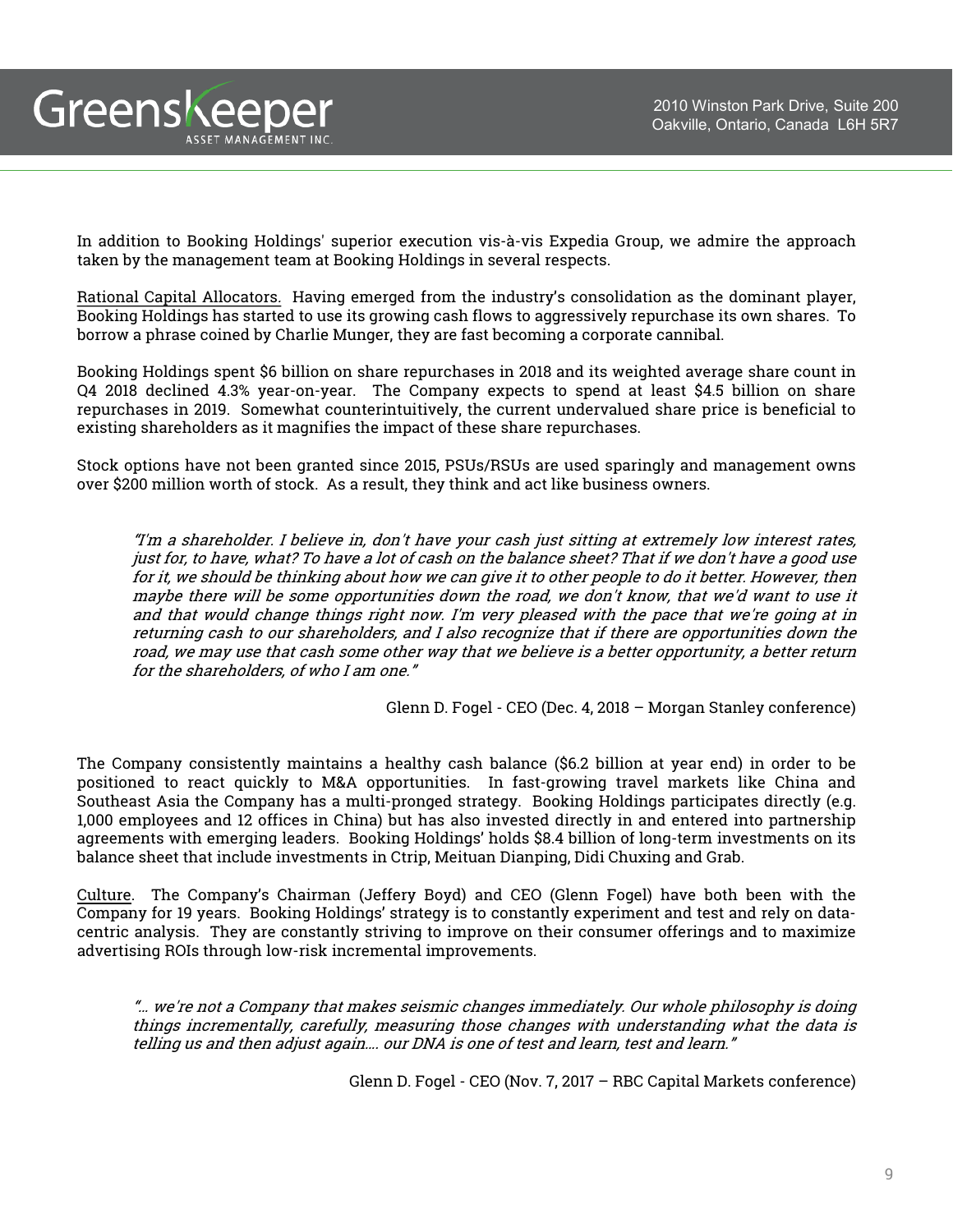The management team is also remarkably honest and candid with their shareholders. When asked about the weakening macro environment in Europe last month, the Company's CEO had this to say:

"Look, you all read the same newspapers I read. And you look at the same reports that I look at and trying to predict macroeconomic future is, whether it be <sup>a</sup> quarter out or 10 years out, <sup>a</sup> very difficult thing to do. However, I will say that we want to give our guidance, we talked that we saw some softness and we talked about how -- we saw January was slower than December in Western Europe. We saw February was -- sort of popped <sup>a</sup> little bit back up, above January, but hadn't reached December yet. And that's about the best we tell on where we see things. Because I'm not going to lie and try and think about -- if you can tell me what's going to happen with Brexit, if you can tell me what's going to happen with yellow vests protests, if you can tell me what's going on with the Italian government in terms of their debt and the ECB, if you can tell me what's going to happen with the German car production because we have these trade wars with U.S.-China that's impacting the amount of cars that are being sold that are German produced, if you can tell me all those things, I'll still say I don't know. I do know this, though. I know in the long run, I absolutely know in the long run, travel continues to increase at <sup>a</sup> faster rate than global GDP, one. Two, I know that we, where we are positioned, we're going to get <sup>a</sup> higher share of that overall global growth. Those are positive -- I absolutely am certain of that."

Glenn D. Fogel - CEO (Mar. 12, 2019 – BofA Merrill Lynch conference)

It is refreshing to see a CEO speak so candidly without the typical corporate spin. Despite their considerable success, they are remarkably humble. This is a management team that we are comfortable trusting our money with.

Long-Term Oriented. The Company provides guidance only one quarter forward and typically only after they are already halfway through the quarter. In addition, management's guidance is consistently conservative (see the scatter plot below).<sup>(5)</sup> In other words, they are sandbaggers. We appreciate their conservatism. We believe that for public companies, it is always best to under promise and over deliver.



Greenskeeper

ASSET MANAGEMENT INC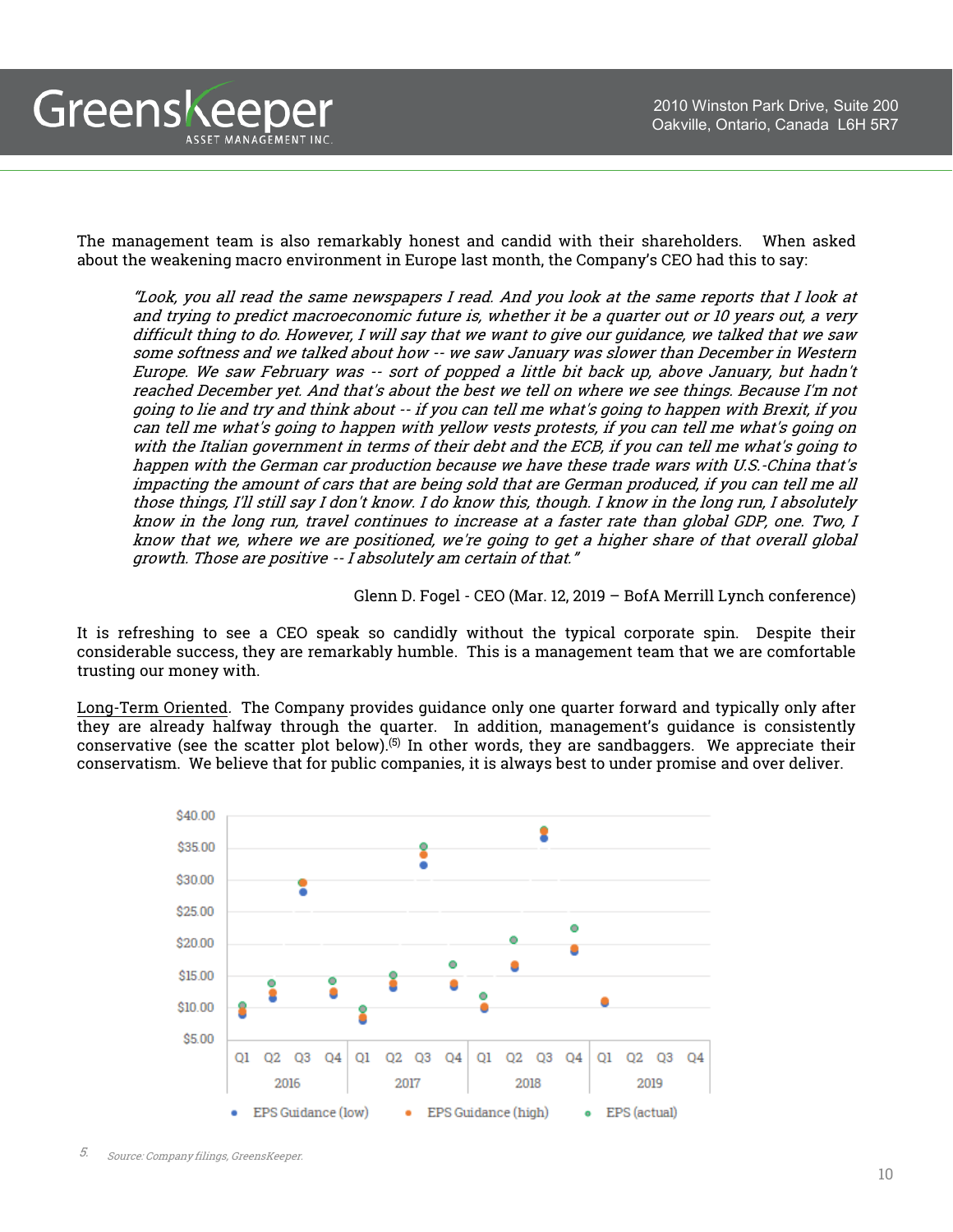This conservative approach to providing guidance is consistent with their practice of experimenting, reacting to opportunities as they arise and making decisions that are is best for the Company over the long-term.

In a recent quarterly earnings conference call, an analyst asked management for greater clarity on its guidance and the specific factors impacting the business. Management's response is insightful:

"… I understand where people are coming from with these questions and looking at the numbers for sort of guidance with us. But what I continue to try and do is have our investors and people that are looking at our Company is focus on the long term, what we're trying to grow, what we're trying to build, what's going to be great for customers and partners, so in the long run, we're able to achieve the mission, which really is to help people experience the world with less friction and more profits for us. That's what we're trying to do here.

And some quarters are going to be better than expected. Some quarters are perhaps not going to be as good. And there's so much -- and again, I'll use the word dynamic. We got <sup>a</sup> lot of players in <sup>a</sup> market that are also bidding against us, bidding -- their own strategies. Brand advertising, we are trying to figure out what works, what doesn't work. Lots of factors happening. But as long as we continue to build our products, make things better for the customers, create what I talked about in the past about this holistic system that really makes it easier for people to travel. As long as we focus on that and continue to do that, I believe, in the long run, we will continue to grow this Company at <sup>a</sup> reasonable rate."

Glenn D. Fogel - CEO (Nov. 5, 2018 – Q3 2018 earnings call)

Like any management team, they aren't perfect. For example, Booking Holdings likely overpaid in their \$2.6 billion acquisition of OpenTable in 2014 leading to a \$941 million goodwill write-off in 2016. But their track record of success, shareholder-friendly actions and candour leads us to view them favourably.

#### **Growth Initiatives**

Greenskeeper

ASSET MANAGEMENT INC

The Company's core accommodations booking market on its own should provide attractive growth prospects for the Company for years to come. Emerging markets are still underpenetrated and the Company is focusing on increasing its business in China and Southeast Asia. Alternative accommodations now count for 20% of the Company's revenues and is growing quickly.

In addition to its core business, management continues to look for new opportunities to leverage the Company's existing platforms, strengths and market position. The Company expanded into restaurant reservation bookings through its acquisitions of OpenTable in 2014. The company also looks for product extension opportunities for its travel customers including offering attraction booking services. Over time the Company will continue to leverage its position to expand into new areas.

#### **Valuation**

One criticism of Booking Holdings is that their growth rate is slowing. Given the Company's size, slowing growth rates are inevitable. However, there will be quarterly fluctuations that exceed the long-term trend which we believe the market often overreacts to.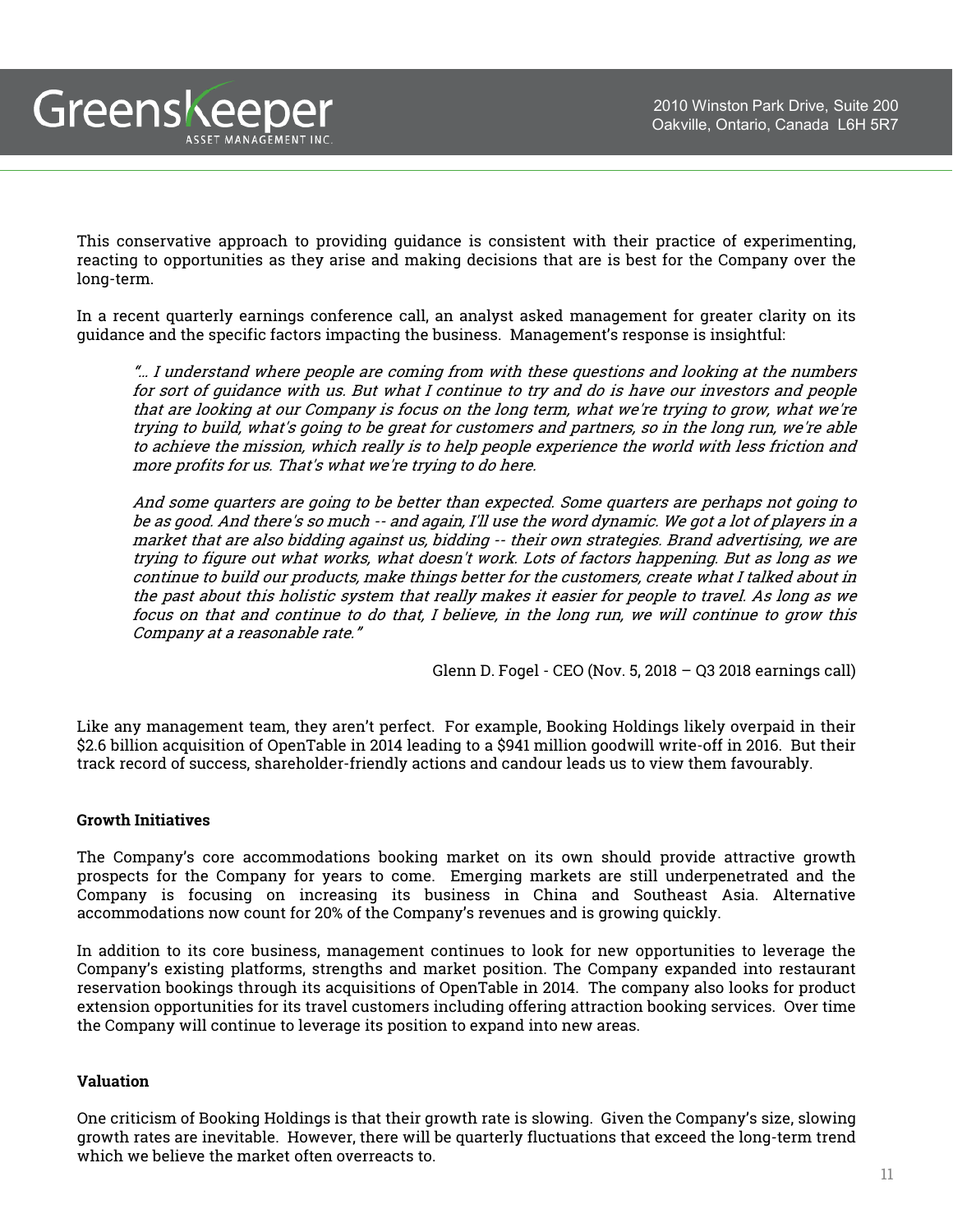Booking Holdings describes their market share of the worldwide room booking market as being "midsingle digit". By our estimates, in the 12-year period ended 2017, international travel spending grew somewhere in the range of 4-6% per annum. Over that same period, Booking Holdings grew its gross bookings at 35% per annum.<sup>(6)</sup> Despite its increasing size, gross bookings have never grown at less than 10% during that 12-year period and they grew 14% in 2018.

There will inevitably be recessions that lower both leisure and business travel demand. This will likely lead to reduced growth rates or even temporary declines despite the Company's outsized exposure to faster-growing international markets.

However, we believe that the Company can continue to grow both revenues and earnings well in excess of global GDP growth. We don't know the exact figure, but provided that the industry's competitive duopoly remains stable, long-term growth in excess of 5% per annum seems very reasonable. $^{(7)}$   $\,$  The  $\,$ reported figure will be distorted from time to time due to foreign exchange effects and the size of the Company's international business. Combined with significant share repurchases, intrinsic value should continue to compound at double-digit rates for years to come.

Given the high-quality of the business, its low capex, high free cash flow and its growth prospects, we believe that the business is worth at least 20x owner earnings. Our estimate for 2019 owner earnings is approximately \$100 per share. With current cash and long-term investments of \$322 per share, we believe the shares are worth at least \$2,300.

Our equity valuation ignores the \$8.7 billion of debt in our equity valuation as it is maintained at an appropriate level (1.5x Gross Debt/LTM EBITDA and 2.0x LTM FCF). If we were to net the debt against cash and long-term investments and assume that the Company operates on a debt-free basis, this still produces a fair value of over \$2,100 per share compared with the current share price of \$1,844.

At the current stock price, the stock trades at a below-market multiple for an above-average Company in terms of quality and future growth prospects. Booking Holdings is currently trading at the lower end of its 5-year EV/EBIT range (see chart below). $^{(8)}$  For all of the foregoing reasons, we believe that the stock is attractive at current prices.



<sup>6.</sup> Sources: GreensKeeper estimates, UNWTO Tourism Highlights 2018 Edition, Deloitte travel and hospitality industry outlook.<br>7. Statistics prejects, apling, travel, booking, revenue, to grow, in avesse of 6.5%, per appum,

Greenskeeper

ASSET MANAGEMENT INC

Statistica projects online travel booking revenue to grow in excess of 6.5% per annum over the next five years. See also <https://seekingalpha.com/article/4245434-booking-holdings-stock-booked-growth-investors>.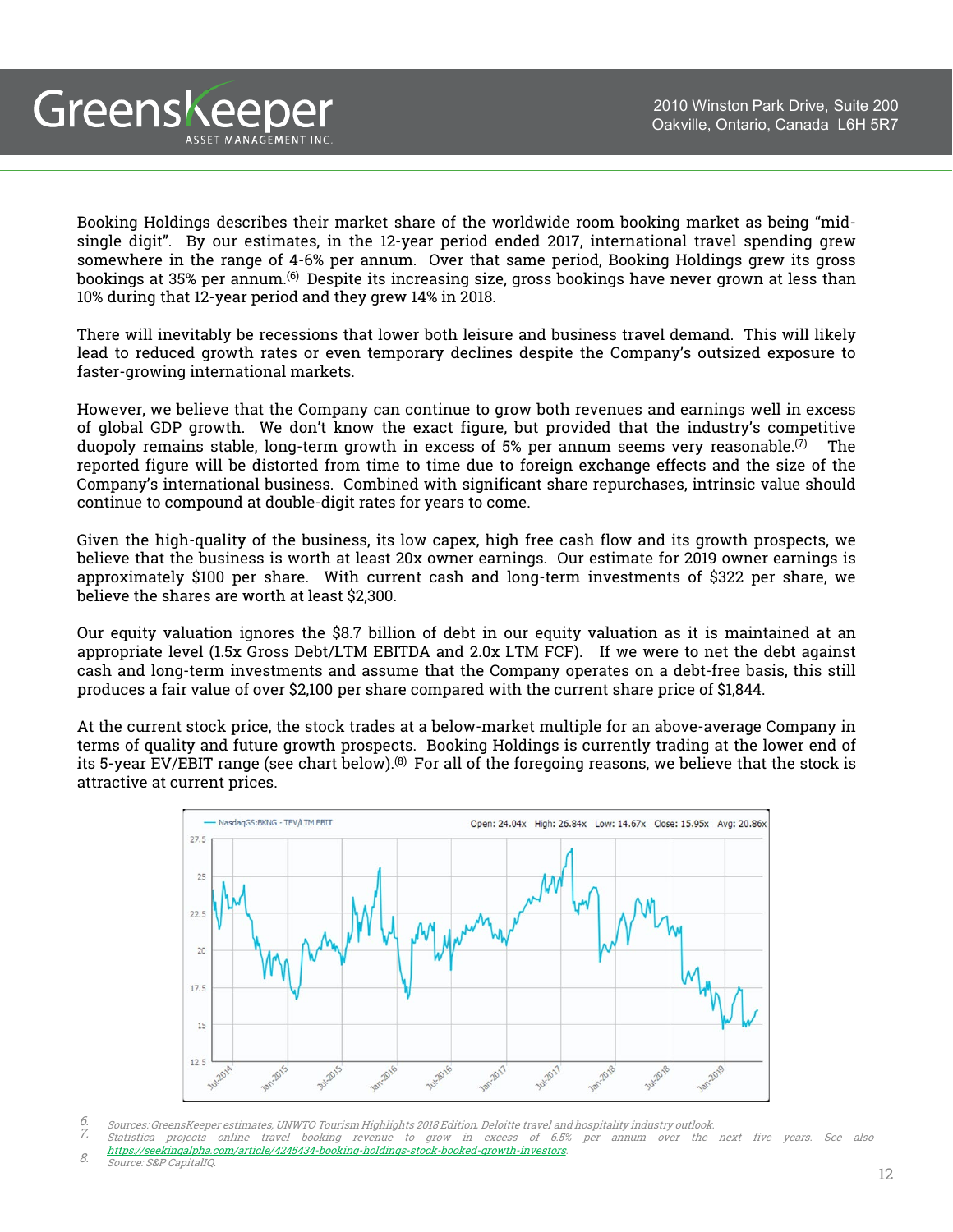As one final check, we compared the current valuation of Booking Holdings with Airbnb which is expected to launch an IPO in 2019.

As a private Company, there is limited data available on Airbnb. However, press memos issued by the Company disclose that Airbnb was profitable "on an EBITDA basis" in 2017 and 2018 and that the Company recognized substantially more than \$1 billion in revenue in Q3 2018. $^{(9)}$  Given the seasonality of the travel business, we guestimate that Airbnb generated approximately \$4.2 billion in revenue in 2018 and that the Company is not yet profitable at the net income line.

The alternative accommodations business represents 20% of Booking Holdings' revenue and is growing faster than the Company's traditional segments. The number of alternative accommodation listings on Booking Holdings' platforms is comparable to Airbnb, but the Company currently lags in terms of revenue.

Given the higher touch nature of the segment, it is lower margin business than the traditional OTA business. However, given Booking Holdings' existing infrastructure and the efficiencies gained through its scale, its alternative accommodations business is already "nicely profitable". $^{\textrm{\tiny{(10)}}}$ 

|                                                 | 2018          |                |
|-------------------------------------------------|---------------|----------------|
|                                                 | <b>BKNG</b>   | Airbnb         |
| Revenue from Alternative Accommodations         | \$2.8 billion | \$4.2 billion  |
| Alternative Accomodation Listings (#)           | 5.7 million   | > 6 million    |
| Hotel Rooms*                                    | 23.3 million  | 6 million      |
| Alternative Accomodations as % of Total Revenue | 20%           | 99%            |
| Profitable?                                     | Yes           | at EBITDA line |
| Company Equity Valuation                        | \$83 billion  | \$35 billion   |

Source: Booking Holdings management, GreensKeeper estimates. <sup>(9)</sup>

Airbnb's last fundraising round valued the company at \$35 billion. (11) We do not use relative valuations to justify our investments, especially when the comp is likely overvalued as we believe Airbnb to be. We will just say that given Booking Holdings' history of execution, we would not be against them in the alternative accommodations space.

"Some people say, 'You're never going to catch up to [Airbnb]. Well, maybe no, maybe yes. <sup>I</sup> do point out, though, that we were <sup>a</sup> fraction of the size of the leaders in 2005, 2006, 2007. And now, we are so far ahead of them, so it does happen. And I think it's not rocket science here. It's good execution. It's working really hard. It's spending the money in the right way, and we should be able to achieve. Even if we don't achieve leadership in every territory, we will continue to improve upon what we currently have and result in <sup>a</sup> very big business."

Glenn D. Fogel - CEO (Nov. 7, 2017 – RBC Capital Markets conference)

Greenskeeper

ASSET MANAGEMENT INC

<sup>9.</sup> Sources: https://press.Airbnb.com/Airbnb-2019-business-update/. See also <https://skift.com/wp-content/uploads/2018/11/Airbnb-Memo.pdf> and <https://skift.com/2019/03/01/Airbnbs-response-to-booking-com-weve-got-more-listings/> . 10. CEO Glenn Fogel on Booking Holdings' Feb. 27, <sup>2019</sup> conference call.

<sup>10.</sup> [https://www.recode.net/2019/3/19/18272274/Airbnb-valuation-common-stock-hoteltonight.](https://www.recode.net/2019/3/19/18272274/Airbnb-valuation-common-stock-hoteltonight)<br>11. https://www.recode.net/2019/3/19/18272274/Airbnb-valuation-common-stock-hoteltonight.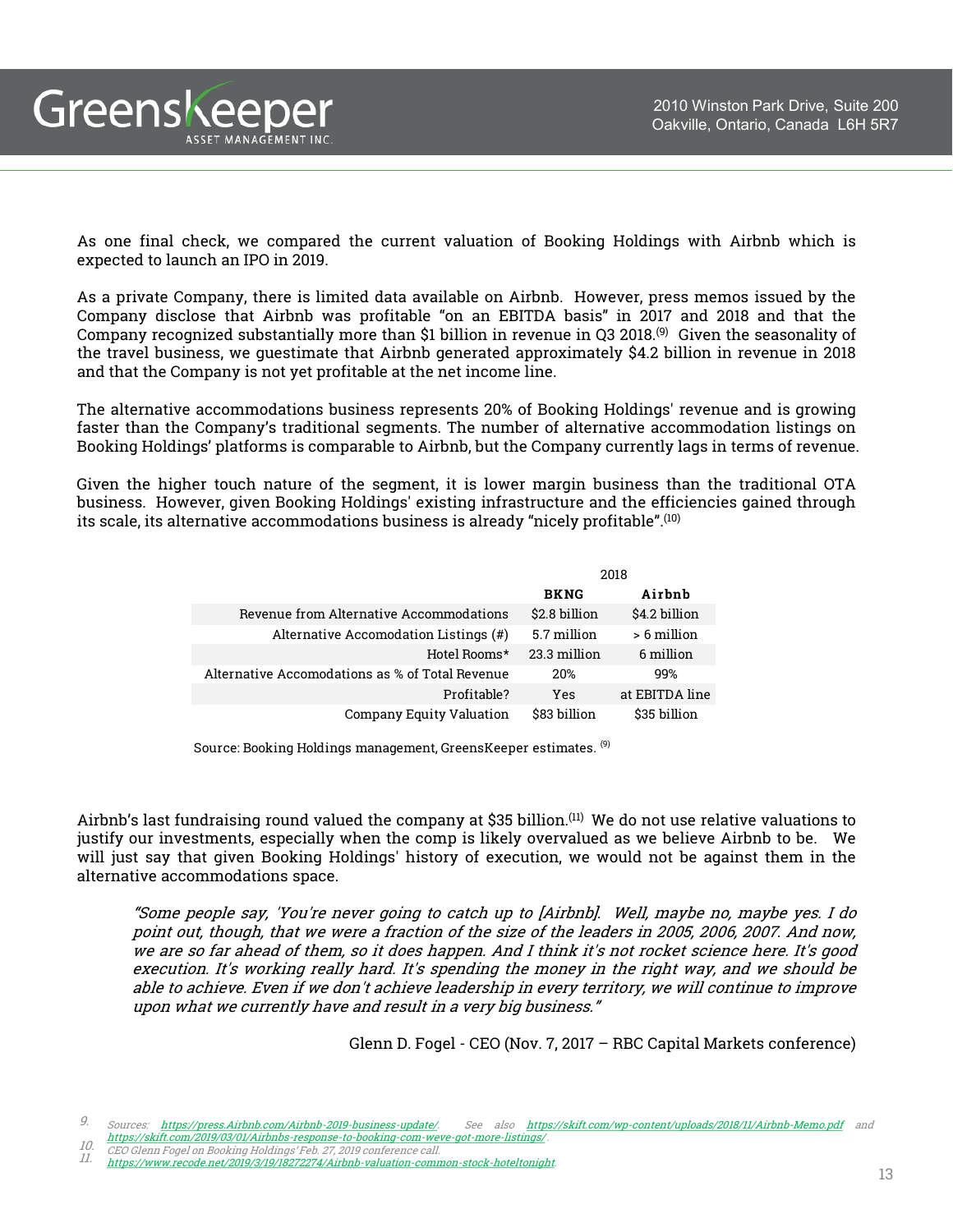

#### **Risks**

Economic Slowdowns. Travel spending is largely discretionary and thus cyclical. During economic downturns, business and leisure travel both decline. That said, analysts and industry participants have commented that OTAs aren't especially sensitive to economic weakness. For example, on its fourthquarter conference call, Expedia Group's management stated that people still travel during slowdowns they just take shorter, less expensive trips. Management recently added that Expedia Group had "some of its strongest core profit growth" in 2008-09, during the global financial crisis. $^{\left( 12\right) }$ 

While Booking Holdings and Expedia Group both continued to grow during the Great Recession that began in 2008, we would make two observations. First, growth rates did in fact decline during that period but the underlying secular shift to online booking overcame the broader economic weakness. Second, with the OTA industry having captured a larger share of overall travel bookings, we believe that future recessions could result in revenue declines, albeit for a short duration. The underlying trend of aboveaverage GDP growth for the industry should remain intact for years to come.

Emerging Competitors. We believe that the biggest risk to an investment in Booking Holdings is the emergence of a competitor that disrupts the OTA duopoly by stealing significant market share or by capturing a greater portion of the economics of the OTA ecosystem.

Potential disrupters are likely to come from digital platforms with large organic traffic (e.g. Airbnb, Amazon, Facebook, Apple). We discussed Airbnb in the Valuation section above. Below we evaluate several additional potential competitors and why we believe that they will be unlikely to disrupt the status quo.

#### Metasearch Engines

Certain travel demand aggregators take the form of metasearch engines that compile useful travel information and comparative booking options. Metasearch websites sell advertising to OTAs and suppliers in exchange for prominent placement and have traditionally handed off the booking itself to these advertising customers. Leading travel metasearch websites include TripAdvisor, Google Travel, Google Hotels, Kayak (owned by Booking Holdings) and Trivago (controlled by Expedia Group).

Consumers select the travel offering that they want to book by clicking on the appropriate link and are handed off to the OTA to complete the booking. The OTA pays a fee to metasearch engine for that click. These fees and the prominence of the placement on the metasearch website are based on live online auctions that OTAs and others continually bid on (referred to as performance-based advertising).

So why wouldn't these travel metasearch engines get into the OTA business directly and complete the booking themselves? A few have tried but have been unsuccessful to date. By analyzing the most recent failure by TripAdvisor we can illustrate the difficulty of making that transition.

TripAdvisor (Nasdaq:TRIP) is a travel website with over 500 million average monthly unique visitors. In 2014, TripAdvisor launched its Instant Booking offering which allowed travelers to book hotel rooms without leaving the TripAdvisor website. In order to participate in this program, OTAs and/or suppliers were required to pay a commission to TripAdvisor. Participating OTAs were effectively giving up a share of their commissions in lieu of bidding via performance-based ad auctions.

<sup>12.</sup> [https://www.wsj.com/articles/booking-com-is-a-suite-deal-after-tumble-11551373428.](https://www.wsj.com/articles/booking-com-is-a-suite-deal-after-tumble-11551373428)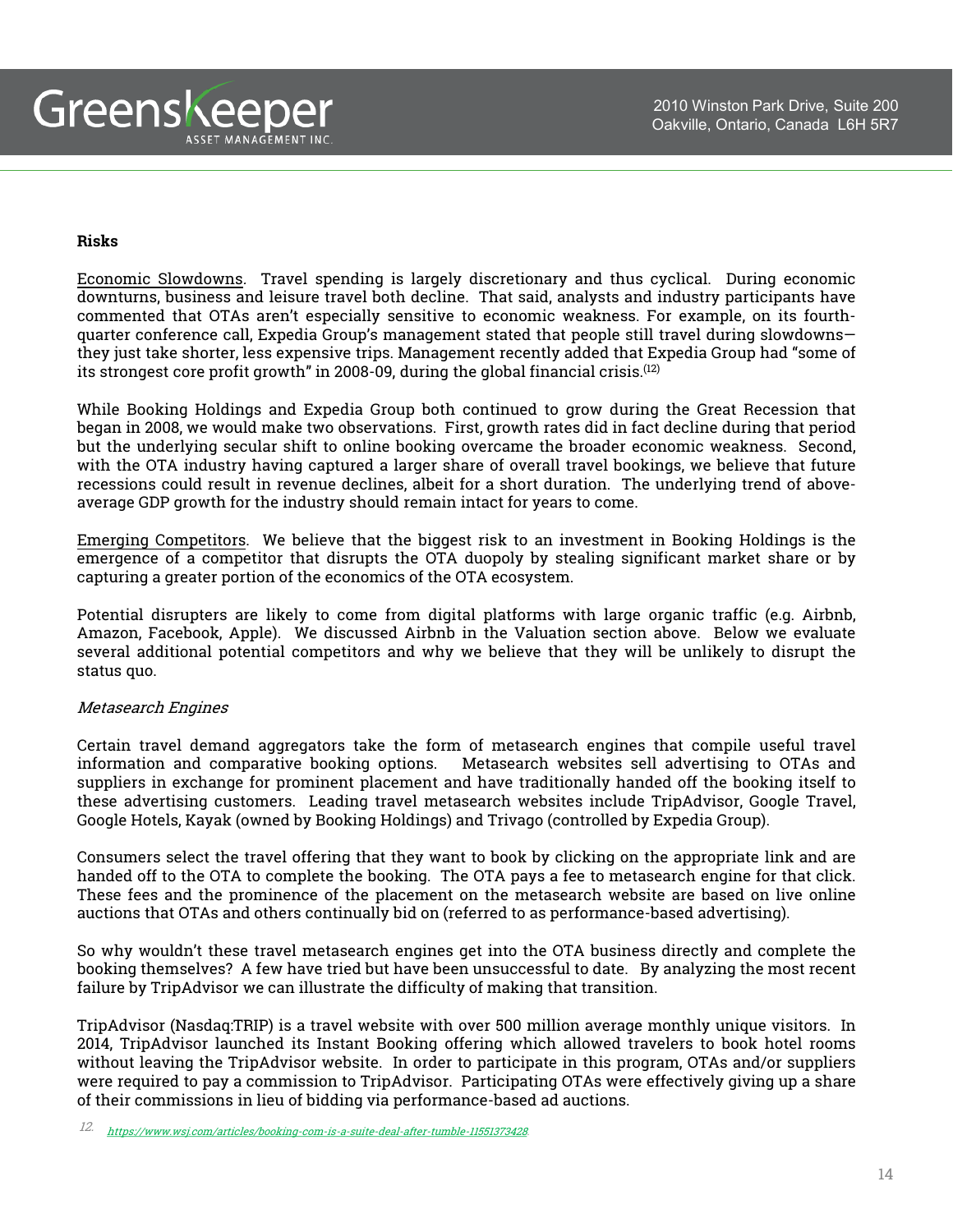Booking Holdings and Expedia Group initially refused to participate in TripAdvisor's Instant Booking offering. Eventually, Booking Holdings participated but only after negotiating what we viewed as favourable terms including prominent branding and a period of exclusivity. At the time of their participation, Booking Holdings concurrently reduced their performance-based advertising spend on the TripAdvisor website.

Greenskeeper

ASSET MANAGEMENT INC.

At the time of this initiative, Booking Holdings and Expedia Group represented 46% of TripAdvisor's revenue. As a result of this buyers strike, TripAdvisor's revenues stagnated for the next four years.

"In performance-based channels, competition for top placement has reduced ROIs over the years and been <sup>a</sup> source of margin pressure, with an increasing share of the unit economics accruing to the benefit of our advertising partners. This has been <sup>a</sup> concern to us since some of these partners use our advertising dollars to compete with us in the advertising funnel and represent themselves as places to not only research travel, but also book it. We are looking at each channel and managing them to ensure that we are supporting channels which deliver appropriate ROIs, treat our conversion-friendly product displays fairly and offer <sup>a</sup> superior consumer experience with the overall goal of building our direct traffic over time." [Emphasis added]

Glenn D. Fogel - CEO (Nov. 6, 2017 – Q3 2017 earnings call)

"Then Google is, as we've said over the years, by far, our biggest performance marketing channel. And so it also was evaluated as part of our review of our performance marketing spend to see what should be the -- where should we look to improve our ROIs. I'd say one thing that's different with Google is they're not competing with us and other performance marketing channels for our customers, and so that's <sup>a</sup> positive difference between Google and some of the other channels. We're still fully participating in Google, although we have looked to improve ROIs on the margin there as well." [Emphasis added]

Daniel J. Finnegan - CFO (Nov. 7, 2017 – RBC Capital Markets Conference)

The Instant Booking experience with TripAdvisor helped Booking Holdings to recognize its vulnerability in having to pay for referral traffic to companies that could potentially compete with them. Consequently, the Company started to more aggressively market its services directly to consumers (primarily via brand advertising on television).

As a result of this tactical shift, consumer behavior is evolving. The direct channel (travelers that start their travel search directly on the Company's platforms) now represents over 50% of the Company's business. This percentage continues to grow and is growing at a faster rate than the Company's overall growth. In other words, Booking Holdings is growing its consumer brand and gradually becoming less and less reliant on third-party traffic which they have to pay for.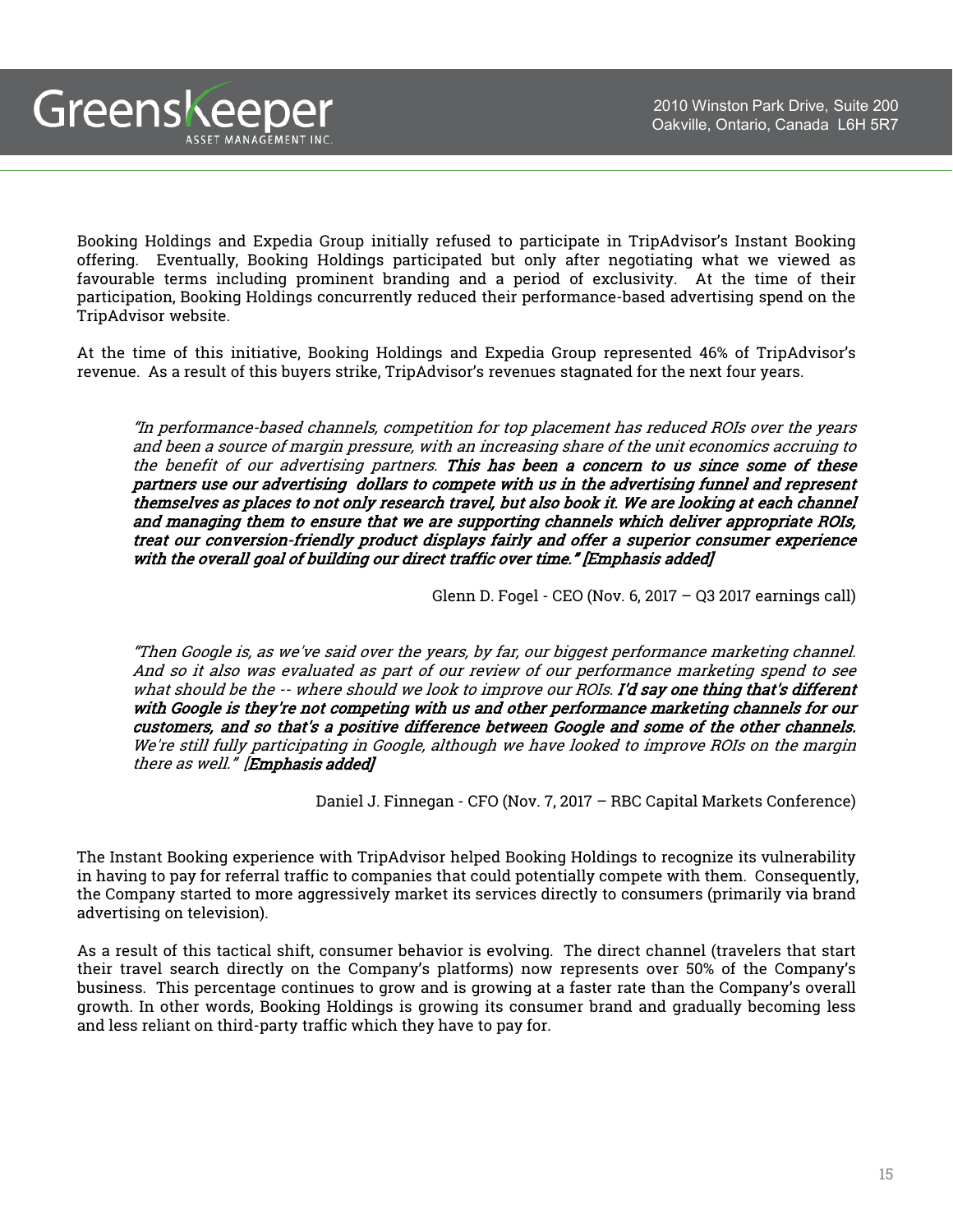

Source: see note. (13)

After launching Instant Booking, TripAdvisor struggled to grow the business meaningfully. Management repeatedly cited technical challenges in getting hotel clients integrated and the lack of sophistication of independent hoteliers. TripAdvisor also acknowledged their reliance on the OTAs to provide customer support to travelers. In other words, the dirty work of signing up thousands of hotels and dealing with issues affecting travelers is difficult.

Another challenge is that travel is a global business. Travelers speak many languages and websites and customer service agents need to be able to handle this diversity and complexity. Booking Holdings has 24,500 employees located in more than 300 offices around the world. Over two-thirds of those employees are client facing (dealing directly with hotels or travelers).

"It's <sup>a</sup> lot of dirty work. Both Google and TripAdvisor already make <sup>a</sup> pretty fair share of the economics of <sup>a</sup> transaction without doing any of the dirty work of supply acquisition and customer service. So, I think they're going to continue to focus on what they're good at, and we'll continue to focus on what we're good at. And it's <sup>a</sup> good partnership with both Google and TripAdvisor for us."

Daniel J. Finnegan, CFO (Mar 15, 2016 – BofA Merrill Lynch conference)

Rate parity agreements between OTAs and accommodation suppliers require that OTAs receive best (most-favoured nation) pricing. Hoteliers are free to set their own rates, but generally must provide OTAs matching rates. This ensures that customers booking through the OTA platforms know that they are getting the best pricing available.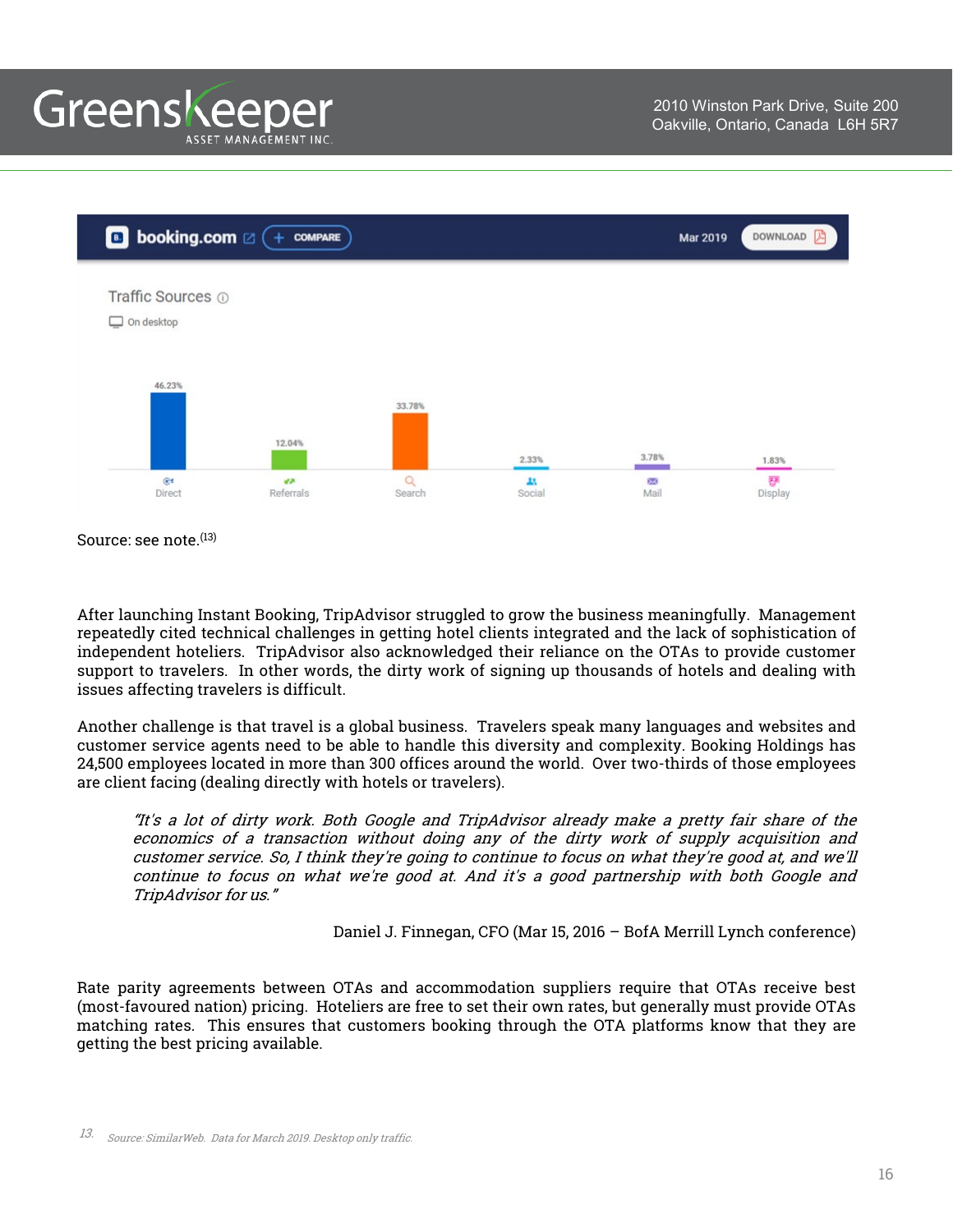Greenskeeper ASSET MANAGEMENT INC.

> Changing laws in several jurisdictions now permit hotels to undercut OTAs in certain situations. However, the reality is that the OTA's market power effectively ensures that rate parity will continue to exist in practice.

> As a result of these rate parity agreements, emerging OTAs are unlikely to be able provide lower prices to consumers. Disrupters may choose to lower commission rates charged which would make them attractive to hotel suppliers. However, these commission rates are invisible to (and irrelevant from the perspective of) the consumer. Consumers ultimately gravitate to travel websites with the best selection, prices and booking experience.

> The dominance of Booking Holdings and Expedia Group and suppliers' reliance on their vast traffic creates a chicken and egg problem. Supplier inventory would remain on the two dominant platforms even if a new entrant offered a lower agency commission. Voluntarily removing supply listings from the largest travel demand platforms to provide exclusivity to a new partner would be risky. Any commission savings would not make up for the lost bookings until the new partner delivered similar traveler volumes. Suppliers would also face the risk that Booking Holdings and Expedia Group display their listings less prominently or remove their inventory from their platforms entirely.

> Instant Booking remains on less prominent parts of the TripAdvisor website, but the Company is no longer promoting it. In other words, they have effectively dropped it without explicitly saying so.

> We believe that other pure metasearch companies that attempt to move into the OTA space will experience a similar outcome. The OTA duopoly represents a large part of their advertising revenue which they would place at risk if they chose to directly compete. In addition, the infrastructure needed to replicate the OTA platforms is formidable and takes time and capital to put in place. Consequently, we view the threat from most metasearch players as low and if it does materialize, unlikely to succeed in displacing Booking Holdings' market leadership.

## Other Digital Platforms

Certain digital platforms have the advantage of significant organic traffic. By becoming an OTA, travelers could complete their reservations without ever leaving their ecosystem. Unlike metasearch engines, a number of these companies do not face the risk of losing a significant amount of existing revenue (e.g. Amazon, Apple, Facebook). In addition, these companies have deep pockets and the ability to absorb significant losses during the start-up phase.

Nevertheless, these potential disrupters still face the daunting task of building up the global infrastructure and human resources necessary to compete with the dominant OTAs. Booking Holdings' and Expedia Group's infrastructure has been built up gradually over many years. It is difficult to replicate and costly to maintain. We also believe that the labour-intensive "dirty work" of running an OTA may be inconsistent with the culture of several of these firms (Apple and Facebook).

Amazon has tried to enter the travel market in the past on at least two occasions. The Company started Amazon Local and Amazon Destinations in 2015 but quickly shut down both initiatives.<sup>(14)</sup> Acquiring and then selling perishable hotel inventory is very different than selling physical merchandise.

<sup>14.</sup> Source: [https://seekingalpha.com/article/4157911-can-amazon-disrupt-online-travel.](https://seekingalpha.com/article/4157911-can-amazon-disrupt-online-travel)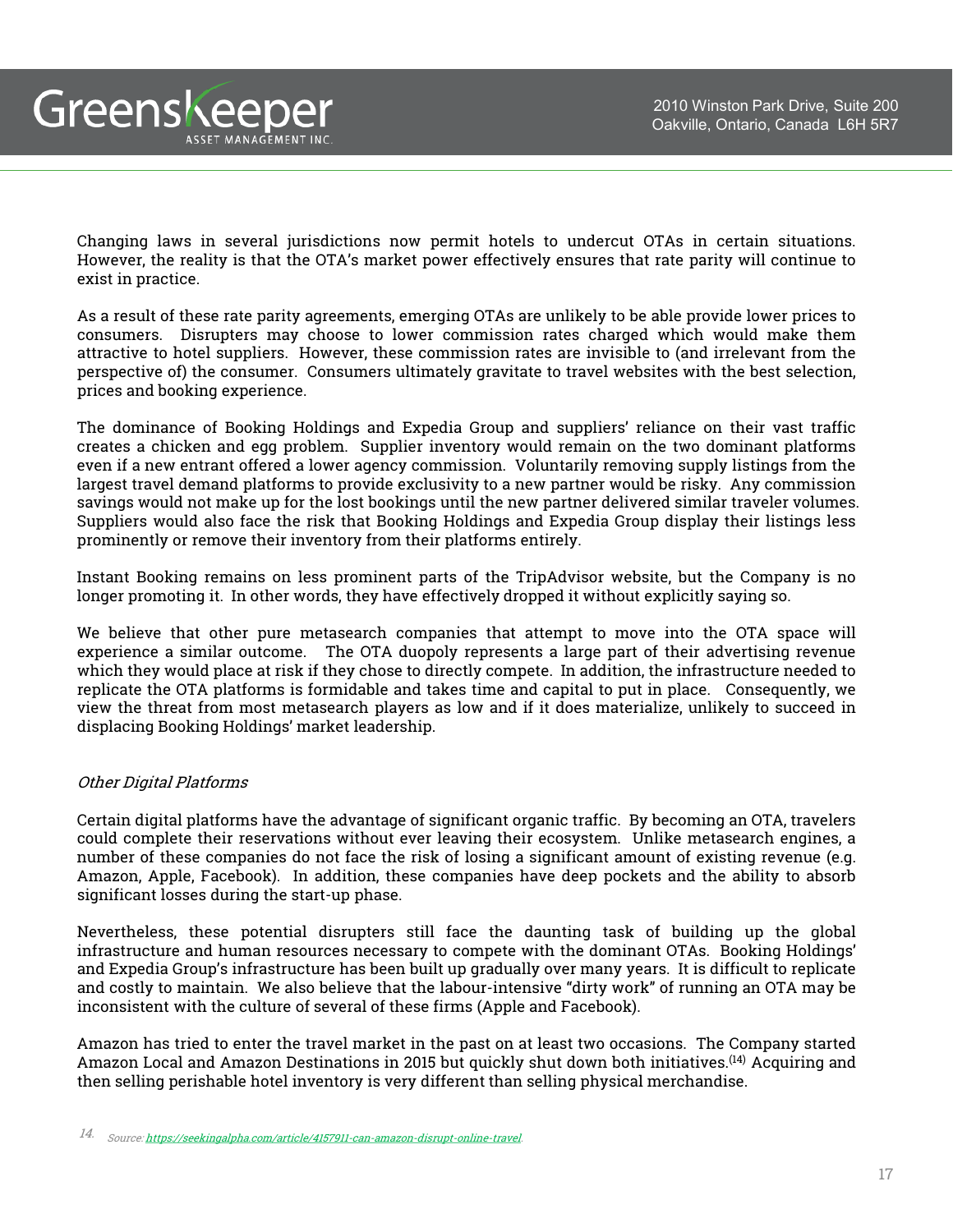We believe that Amazon, Apple and Facebook would all encounter the same rate parity and the chicken and egg issues discussed above. We are not naïve in thinking that it is impossible for these companies to try to enter the OTA space. But in our opinion, the risk is low and if they do, we believe that they are

unlikely to succeed in displacing Booking Holdings' market leadership.

## Alphabet Inc. (Nasdaq:GOOG)

Greenskeeper

ASSET MANAGEMENT INC.

We view the threat of Alphabet Inc.'s Google division ("Google") entering the OTA market to be the biggest risk to our investment in Booking Holdings and thus deserving of its own discussion.

Google's search dominance and scale provide the company with millions of travelers that come to their properties directly to search for suitable travel bookings. Google also operates its own metasearch platforms: Google Flights, Google Hotels and the Google Trips app. Google currently monetizes this organic travel-related traffic by selling advertising to third-parties including OTAs, metasearch firms and travel suppliers.

It has been reported that Booking Holdings and Expedia Group are among Google's largest advertising cost-per-click customers. (15) These two OTAs alone spent over \$9 billion on performance advertising in 2018, primarily with Google. For perspective, Google properties generated \$96 billion of advertising revenues in 2018 and Google earns very high margins on that revenue.

Google has publicly denied on several occasions that its intention is to become an OTA. However, we recognize that telegraphing its true intentions would be unwise and that even if these statements were true when made, things can change.

Given their many strengths, we do not take the threat of Google's possible entry into the OTA market lightly. Google would be a formidable competitor with the deepest of pockets. We conducted a thought experiment to determine how an entry into the OTA market by Google would likely unfold:

Suppose that Google announces that it is launching its own OTA and attempts to sign up millions of travel suppliers to their platform. The response of the large OTAs including Booking Holdings and Expedia Group would likely be an immediate and material reduction of their advertising spend with Google (similar to Booking Holdings' reaction to TripAdvisor's Instant Booking initiative). Those dollars would largely shift to other media.

The bulk of Booking Holdings' and Expedia Group's performance-based advertising is currently spent with Google. If we assume 80%, this would represent a potential loss of \$7.3 billion of highmargin revenue to Google.

Booking Holdings' recent strategy of allocating more of its advertising dollars to direct-toconsumer brand advertising positions them to be slightly less reliant on Google if they were to enter the OTA space as a direct competitor. Over 50% of Booking Holdings' revenue comes to them via direct channels. This percentage continues to increase and is growing faster than overall revenue growth. As Google does not control any of this traffic flow, capturing a meaningful portion of this business would be difficult for Google.

<sup>15.</sup> Source: [https://www.cnbc.com/2018/11/05/travel-giant-booking-spent-1-billion-on-google-ads-in-the-quarter.html.](https://www.cnbc.com/2018/11/05/travel-giant-booking-spent-1-billion-on-google-ads-in-the-quarter.html)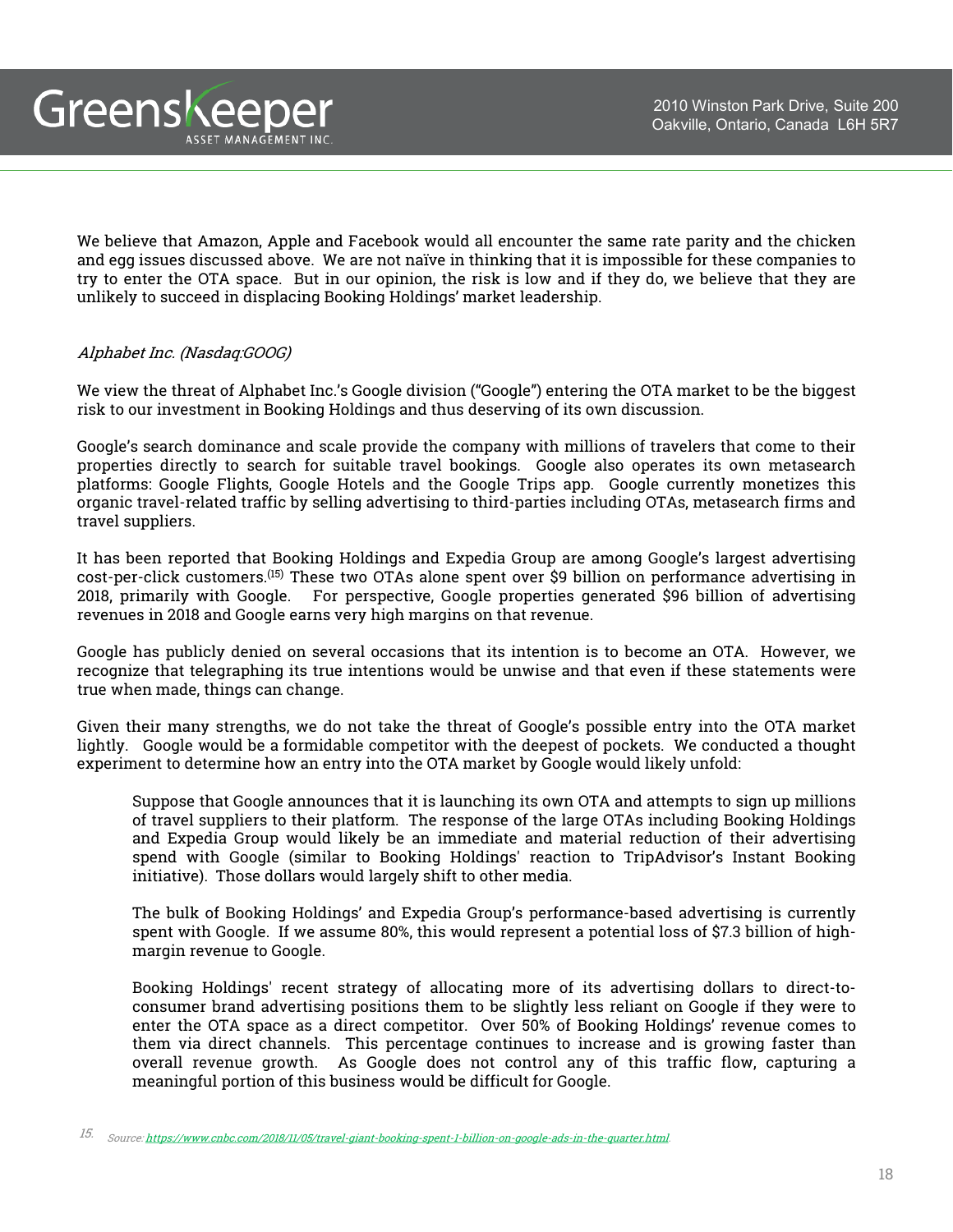

Given this background, what are the net economics to Google if they proceed to launch an OTA? Booking Holdings is an efficient organization with the best OTA margins in the industry and yet they still spent \$4.7 billion on non-advertising operating expenses in 2018. Google would likely need to spend a similar amount to properly compete as an OTA.

At launch, Google would not have a comparable number of listings to the large OTAs. These relationships and infrastructure have been built up over many years. Google would likely start in a few key markets and attempt to build out its offering over time.

Meanwhile, Booking Holdings and Expedia Group would no doubt continue to compete ferociously for every traveler and also use their negotiating leverage to make it challenging for accommodation suppliers to favour Google. The OTAs would likely increase their ad spending via other media channels and continue to build their own direct traffic via brand advertising.

The net result is that Google goes from earning \$7.3 billion of high margin ad revenue to losing most (all?) of that revenue, adding considerable operating expense and personnel in the hope of capturing a material share of the travel booking market currently going to several of its largest customers. By our math, Google would need to capture a very high percentage of the current revenues of both Booking Holdings and Expedia Group to be economically better off.

Google would also face the same execution challenges as other digital companies in having to build up the necessary infrastructure—the "dirty work"—in order to effectively compete. Google would need to create both a sales organization to procure supply and customer service infrastructure in order to execute its OTA strategy. Their superior data (both in terms of quality and quantity) provide Google with no competitive advantage on this front.

The rate parity clauses would also provide no additional benefit to the consumer other than ease of use as they would not need to leave the Google platform to complete their booking.

Google's entry into the OTA market would start a war with two of its largest customers—Booking Holdings and Expedia Group. By doing so, it could ultimately destroy the economics of the business for all OTAs over the medium term in the hope of prevailing over the long term. But the financial risks to its own advertising business suggest to us that doing so at the present time would be unwise.

Given Google's strengths, it will likely pose a considerable long-term threat to the OTAs. Google possesses the means to take a long-term approach with a chance to successfully disrupt one or both of the dominant OTAs.

We believe that the more likely scenario will be a continued game of cat and mouse whereby Google tries to increase the value of its travel leads to its OTA partners by qualifying those leads more fully through its travel-related offerings. By doing so, OTAs will be willing to pay more for those leads due to their higher conversion rate and performance-marketing ROIs will continue to decline.

By pursuing this strategy, Google may be able to extract a growing share of the economics of a travel booking transaction without abandoning its core business model (paid search ads) or competing with its largest customers. It is a delicate balance as Google wants to engage users by adding travel-related information without alienating its largest OTA customers.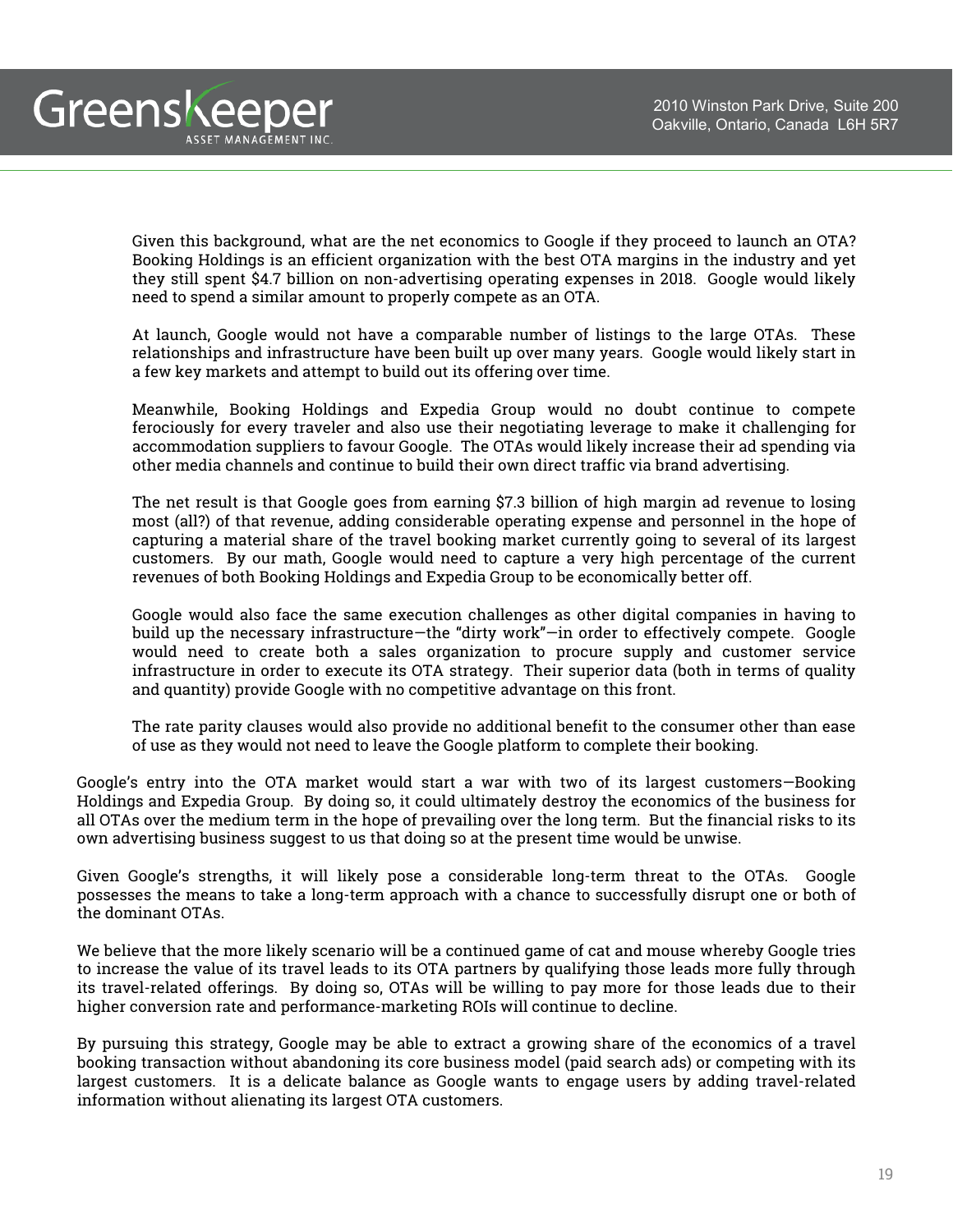

"As <sup>a</sup> connector, we believe the more information and the better results we can provide to our users, the travelers, the better-qualified leads that we can provide to [advertisers]."

Rob Torres – Managing Director – Google Travel  $(16)$ 

In light of this overhanging threat, Booking Holdings and Expedia Group will likely continue to increase their spending on building up their own brands and increasing their direct traffic. By doing so, they will gradually wean themselves off their reliance on Google for their traffic. As they become less reliant on Google's search traffic, the potential risk of Google morphing into a direct OTA competitor probably increases as Google will have less to lose at some point.

An announcement by Google of its entry into the OTA sector would negatively impact our assessment of our investment in Booking Holdings. We will remain vigilant and believe that the risk-reward of an investment in Booking Holdings is attractive at current market prices.

**Disclosure: The GreensKeeper Value Fund and accounts managed by GreensKeeper Asset Management Inc. currently own shares of Booking Holdings and certain other securities mentioned in this report.**

Disclaimer: The views expressed in this report reflect the opinions of the author as of the date of this **report. Any views are subject to change at any time based on market or other conditions, and GreensKeeper disclaims any responsibility to update such views. There can be no assurance that such** statements will prove accurate and, therefore, readers are advised to rely on their own evaluation of such **uncertainties. This report should not be viewed as a solicitation or recommendation to transact in a security or financial product and should not be relied upon as investment advice. Please conduct your own research before making any investment decisions. Neither the author nor GreensKeeper is receiving compensation for this report. GreensKeeper has no business relationship with any Company mentioned in this report.**

<sup>16.</sup> Source: [htt](https://skift.com/2018/09/27/googles-conflicted-travel-strategy-pushes-forward/)[p](https://skift.com/2018/04/27/google-plans-to-string-its-travel-assets-together/)[s://skift.com/2018/09/27/](https://skift.com/2018/09/27/googles-conflicted-travel-strategy-pushes-forward/)[g](https://skift.com/2018/04/27/google-plans-to-string-its-travel-assets-together/)[oo](https://skift.com/2018/09/27/googles-conflicted-travel-strategy-pushes-forward/)[g](https://skift.com/2018/04/27/google-plans-to-string-its-travel-assets-together/)[les-conflicted-travel-strate](https://skift.com/2018/09/27/googles-conflicted-travel-strategy-pushes-forward/)[gy](https://skift.com/2018/04/27/google-plans-to-string-its-travel-assets-together/)[-](https://skift.com/2018/09/27/googles-conflicted-travel-strategy-pushes-forward/)[p](https://skift.com/2018/04/27/google-plans-to-string-its-travel-assets-together/)[ushes-forward](https://skift.com/2018/09/27/googles-conflicted-travel-strategy-pushes-forward/)[/.](https://skift.com/2018/04/27/google-plans-to-string-its-travel-assets-together/) See also https://skift.com/2018/04/27/google-plans-to-string-itstravel-assets-together/.